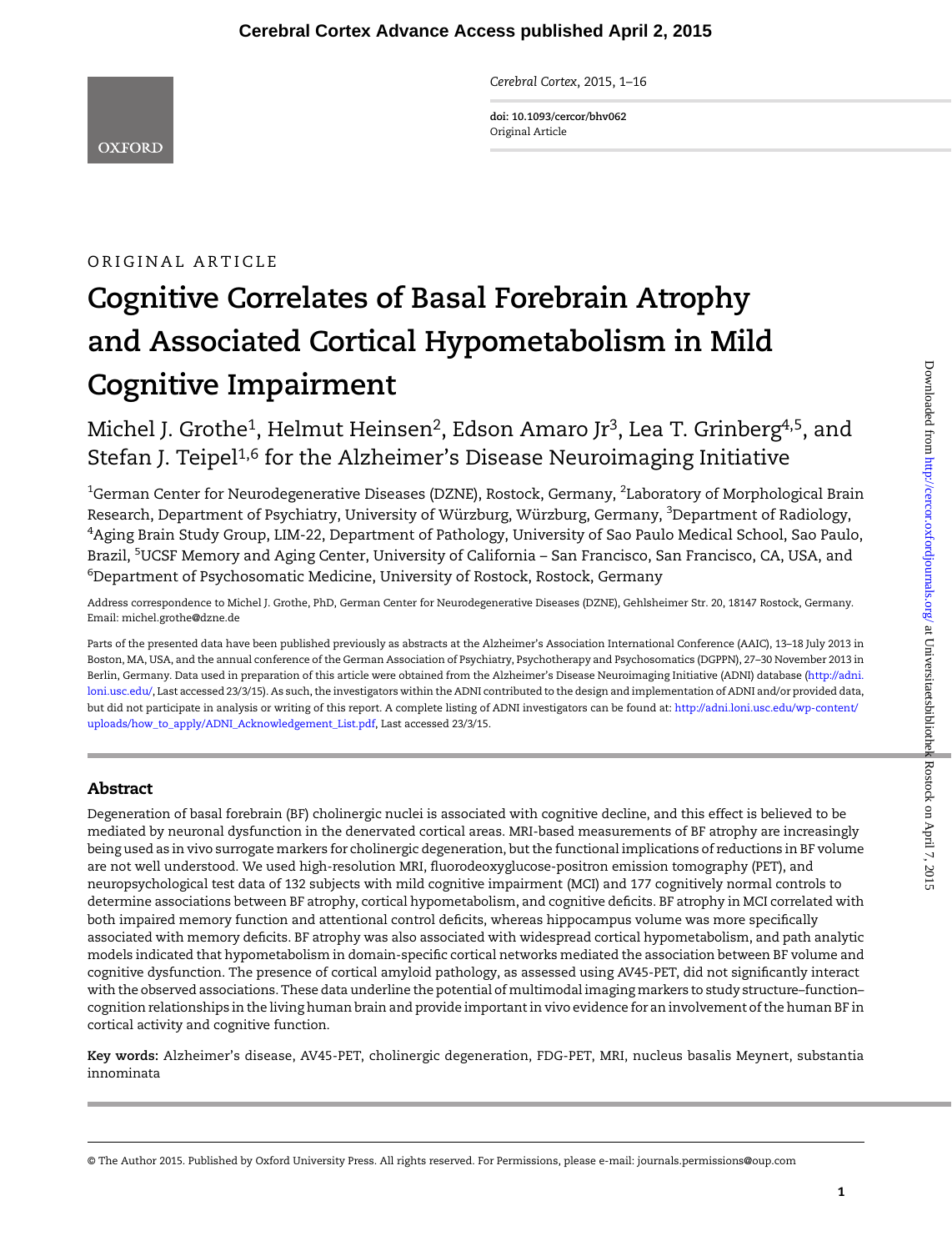# Introduction

Cholinergic neurons in the basal forebrain (BF) send their axons to wide parts of the cortical mantle and the hippocampus, where they act upon their cortical target neurons by the release of the neurotransmitter acetylcholine [\(Mesulam et al. 1983](#page-13-0); [Me](#page-13-0)[sulam MM 2004](#page-13-0); [Hasselmo and Sarter 2011](#page-13-0)). This cortical cholinergic innervation is particularly dense in limbic and heteromodal association areas, which are also the primary sources for cortical back projections to the cholinergic BF [\(Mesulam et al. 1992;](#page-13-0) [Ghashghaei and Barbas 2001\)](#page-12-0). Several lines of evidence indicate that the modulation of cortical activity through the BF cholinergic system subserves cognitive functions, particularly in the domains of memory and attentional processing [\(Hasselmo and](#page-13-0) [Sarter 2011](#page-13-0)). Selective lesions to the cholinergic BF in animal models disrupt cortical cholinergic neurotransmission and induce hypometabolism in the denervated cortical projection sites, which is paralleled behaviorally by impaired performance on spatial learning and target detection tasks ([Yamaguchi et al. 1990;](#page-15-0) [Everitt and Robbins 1997;](#page-12-0) [Browne et al. 2001;](#page-12-0) [Gelfo et al. 2013\)](#page-12-0).

The role of the cholinergic BF in human brain function and cognition is less well explored. An important line of evidence emerges from the study of age- and disease-related degeneration of the cholinergic BF and ensuing decline in cholinergic function. Thus, structure and function of the cholinergic BF significantly decrease in the aging brain [\(Perry et al. 1992;](#page-14-0) [Schliebs and Arendt 2011\)](#page-14-0) and even cognitively intact elderly subjects exhibit an increased susceptibility for cognitive side effects of prescription drugs with anticholinergic properties ([Mulsant et al. 2003;](#page-14-0) [Campbell et al. 2009](#page-12-0)). On the other hand, several clinicopathologic correlation studies in neurologic dementing disorders, most notably Alzheimer's disease (AD) and Lewy body disorders, including Parkinson's disease and dementia with Lewy bodies, indicate that the marked degeneration of cholinergic BF neurons and associated loss of cortical cholinergic activity that occurs in these neurodegenerative conditions contributes to the development of severe cognitive disturbances [\(Gaspar and Gray 1984;](#page-12-0) [Iraizoz et al. 1999;](#page-13-0) [Pappas et al.](#page-14-0) [2000;](#page-14-0) [Tiraboschi et al. 2002;](#page-14-0) [Schliebs and Arendt 2006](#page-14-0)). Consistent with this "cholinergic hypothesis," enhancing cholinergic neurotransmission by medical treatment with acetylcholinesterase inhibitors may reduce cognitive decline in these diseases [\(Birks](#page-12-0) [2006;](#page-12-0) [Mori et al. 2012](#page-13-0); [Rolinski et al. 2012](#page-14-0)).

However, postmortem clinicopathologic correlation studies are usually limited by relatively small sample sizes, the number of sampled brain regions, and significant offsets between last cognitive evaluation and neuropathologic examination. In vivo neuroimaging markers may overcome some of these limitations and allow assessment of brain–behavior correlations in living subjects ([Salmon et al. 2008;](#page-14-0) [Grothe et al. 2010](#page-12-0)). Using MRI to study volumetric changes in the BF as an in vivo surrogate marker of cholinergic degeneration, it could be demonstrated that this region shows an increased vulnerability to age-related structural decline and is severely atrophied in demented patients with AD or Lewy body disease ([Hanyu et al. 2002;](#page-13-0) [Whitwell et al. 2007;](#page-15-0) [Hall et al. 2008;](#page-13-0) [George et al. 2011](#page-12-0); [Choi et al. 2012;](#page-12-0) [Grothe et al.](#page-12-0) [2012](#page-12-0); [Gao et al. 2013;](#page-12-0) [Grothe, Schuster, et al. 2014](#page-12-0)). Mild cognitive impairment (MCI) is considered a transitional state between normal cognitive aging and dementia [\(Gauthier et al. 2006](#page-12-0)), and has been associated with increased cholinergic BF degeneration compared with healthy controls, both in terms of neuropathologic changes ([Mesulam M 2004;](#page-13-0) [Mufson et al. 2007\)](#page-14-0) as well as reduced volume on MRI [\(Grothe et al. 2010;](#page-12-0) [Muth et al. 2010;](#page-14-0) [Grothe et al.](#page-12-0) [2013](#page-12-0)). While previous in vivo studies have helped delineating the course of declining BF volume during normal and pathological

aging, much less is known on how the decrease in BF volume that accompanies the transition from cognitively normal (CN) aging to dementia relates to cortical dysfunction and the expression of cognitive deficits. In previous studies, we found that reduced BF volumes in MCI correlated with deficits in global cognition and episodic memory function ([Grothe et al. 2010;](#page-12-0) [Grothe et al. 2013](#page-12-0)), whereas correlations with cognition were less pronounced in normally aging subjects [\(Wolf et al. 2014](#page-15-0)). Here, we expand upon these previous findings by studying the cognitive correlates of reduced BF volumes in a large and independent sample of neuropsychologically well-characterized elderly subjects with age-appropriate cognition and MCI, respectively, from the Alzheimer's Disease Neuroimaging Initiative (ADNI). Moreover, for the first time we examined whether reduced BF volume on MRI is associated with cortical synaptic dysfunction as measured by [18F]-fluorodeoxyglucose (FDG) positron emission tomography (PET), and whether this association mediates the effect of BF atrophy on cognitive deficits, as would be predicted by functional models of the corticopetal BF cholinergic system derived from preclinical research ([Everitt](#page-12-0) [and Robbins 1997](#page-12-0); [Browne et al. 2001\)](#page-12-0). We hypothesized that normal age-related decline in BF volume may be functionally silent, whereas increased BF atrophy in MCI would be associated with specific cognitive deficits in the domains of memory and attentional processing, as well as with hypometabolism in cortical target areas that mediate the effect of BF atrophy on cognition. Given that approximately 60% of the MCI subjects in our sample harbor cortical amyloid pathology indicative of prodromal AD, and BF atrophy is exacerbated in these subjects compared with amyloidnegative MCI subjects [\(Teipel et al. 2014](#page-14-0)), we further assessed the impact of amyloid status on associations between BF volume, cognitive deficits, and cortical hypometabolism in MCI. Finally, functional and cognitive correlates of BF atrophy were compared with the effects of hippocampus atrophy, given the wealth of neuroimaging literature on age- and dementia-related changes in the hippocampus–memory network.

# Methods

#### Data Source

Data used in the preparation of this article were obtained from the ADNI database [\(adni.loni.usc.edu](adni.loni.usc.edu), Last accessed 23/3/15). The ADNI was launched in 2003 by the National Institute on Aging, the National Institute of Biomedical Imaging and Bioengineering, the Food and Drug Administration, private pharmaceutical companies, and non-profit organizations, with the primary goal of testing whether neuroimaging, neuropsychologic, and other biologic measurements can be used as reliable in vivo markers of AD pathogenesis. A complete description of ADNI and up-to-date information is available at [www.adni-info.org,](www.adni-info.org) Last accessed 23/3/15.

#### Subjects

One hundred and thirty-two MCI subjects and 177 CN controls were selected from the ADNI-2 extension of the ADNI project, based on the availability of concurrent structural MRI, FDG-PET, amyloid-sensitive AV45-PET, and neuropsychological assessments. Only MCI subjects from the ADNI diagnostic category "late MCI (LMCI)" were selected for this study. The LMCI category has been introduced in ADNI-2 as a distinction to the new category "early MCI (EMCI)," which is based on a more lenient cutoff for objective memory impairment and aims to detect subjects in their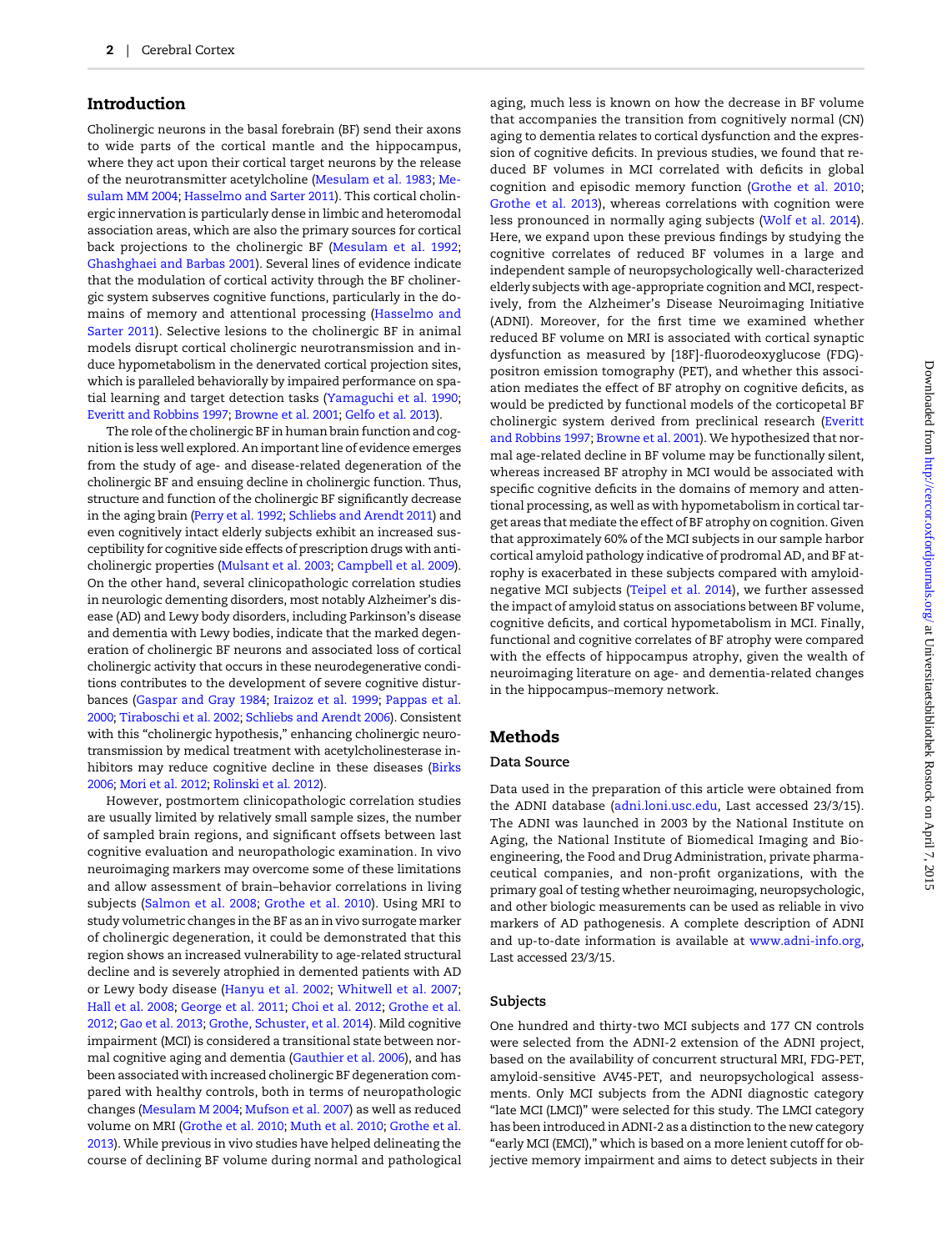earliest stages of cognitive impairment. Apart from cognitive differences, previous studies have shown that EMCI is characterized by a lower degree of BF atrophy ([Grothe, Ewers, et al. 2014](#page-12-0)) and cortical hypometabolism [\(Wu et al. 2012;](#page-15-0) [Kljajevic et al. 2014](#page-13-0)) compared with LMCI, which renders it a less appropriate clinical population for studying cognitive and hypometabolic correlates of BF atrophy in pathological when compared with normal aging.

Detailed inclusion criteria for the diagnostic categories can be found at the ADNI website ([http://adni.loni.usc.edu/methods/,](http://adni.loni.usc.edu/methods/) Last accessed 23/3/15). Briefly, LMCI subjects have Mini-Mental State Examination (MMSE) scores between 24 and 30 (inclusive), a subjective memory concern reported by subject, informant, or clinician, objective memory loss measured by education adjusted scores on delayed recall (DR; one paragraph from Wechsler Memory Scale Logical Memory II; education adjusted scores: ≥16 years: ≤8; 8–15 years: ≤4; 0–7 years: ≤2), a clinical dementia rating (CDR) = 0.5, the absence of significant levels of impairment in other cognitive domains, essentially preserved activities of daily living, and the absence of dementia. CN subjects have MMSE scores between 24 and 30 (inclusive) and a CDR = 0, are non-depressed, non-MCI, and non-demented.

Demographics, neuropsychological profiles, and proportions of APOE4 allele carriers of the MCI and CN groups used in the present study are summarized in Table 1. While being based on the ADNI diagnostic category "LMCI," the overall neuropsychological deficit of the MCI group in this study (MMSE =  $27.5 \pm 1.9$ ) does not appear to be more advanced compared with MCI samples from other cohorts.

All subjects from the CN and MCI groups had also been included in one of our previous studies assessing the effect of PETmeasured amyloid pathology on BF and hippocampus volumes across diagnostic categories ([Teipel et al. 2014\)](#page-14-0).

#### Neuropsychological Assessment

Cognitive performance was assessed using a cognitive test battery covering several cognitive domains, including memory, attention/executive function, and semantic memory/verbal fluency. Specifically, total learning (LRN), 5-min and 30-min DR (DR-5 and DR-30), and total recognition (RCG) of the 15-item wordlist of the Rey Auditory Verbal Learning Test were used to assess aspects of episodic memory function. Simple visuospatial perception/processing speed and attentional control/executive functions were quantified by the Trail Making Test (TMT) part A and B, respectively. The Boston Naming Test (BNT) and the Categorical Fluency Test (CFT) were used to assess semantic memory/verbal fluency.

#### Imaging Data Acquisition

ADNI-GO/-2 MRI data were acquired on multiple 3T MRI scanners using scanner-specific  $T_1$ -weighted sagittal 3D MPRAGE sequences. To increase signal uniformity across the multicenter scanner platforms, original MPRAGE acquisitions in ADNI undergo standardized image preprocessing correction steps. FDG- and AV45-PET data were acquired on multiple instruments of varying resolution and following different platform-specific acquisition protocols. Similar to the MRI data, PET data in ADNI undergo standardized image preprocessing correction steps aimed at increasing data uniformity across the multicenter acquisitions. More detailed information on the different imaging protocols employed across ADNI sites and standardized image preprocessing steps for MRI and PET acquisitions can be found in the ADNI website (<http://adni.loni.usc.edu/methods/>, Last accessed 23/3/15).

Table 1 Sample characteristics

|                   | CΝ              | MCI                | Cohen's d |
|-------------------|-----------------|--------------------|-----------|
| N                 | 177             | 132                | N/A       |
| Age (years)       | $73.8 + 6.5$    | $72.4 \pm 8.0$     | 0.20      |
| Gender (M/F)      | 88/89           | 72/60              | N/A       |
| Education (years) | $16.6 \pm 2.5$  | $16.5 + 2.7$       | 0.03      |
| APOE4 $(-/+)$     | 128/49          | 53/79*             | N/A       |
| <b>MMSE</b>       | $29.1 \pm 1.2$  | $27.5 \pm 1.9^*$   | 1.03      |
| LRN               | $45.4 \pm 10.8$ | $33.0 \pm 11.0^*$  | 1.14      |
| DR-5              | $8.8 \pm 3.6$   | $4.6 \pm 3.8^*$    | 1.13      |
| DR-30             | $7.5 \pm 4.0$   | $3.3 + 3.9^*$      | 1.06      |
| <b>RCG</b>        | $12.7 \pm 2.3$  | $10.1 \pm 3.3^*$   | 0.94      |
| TMT-A             | $33.7 \pm 12.0$ | $42.5 \pm 19.5^*$  | $-0.56$   |
| TMT-B             | $80.3 + 39.5$   | $120.7 \pm 67.9^*$ | $-0.75$   |
| <b>BNT</b>        | $28.3 + 2.1$    | $26.0 \pm 3.7^*$   | 0.80      |
| <b>CFT</b>        | $21.4 + 5.3$    | $17.2 \pm 4.9^*$   | 0.82      |

Note: Sample size (N), demographics, proportion of APOE4 allele carriers (+) and non-carriers (−), and neuropsychological test performance for CN and MCI groups. Numbers indicate group mean and standard deviation or number of subjects in each category for bivariate variables. Asterisk indicates significant difference between MCI and CN groups (P < 0.001) based on two-sample t-test for continuous variables or Fisher's exact test for bivariate categorical variables (APOE4). Effect size of the group difference is indicated by Cohen's d. Age, gender distribution, and years of education did not differ significantly between CN and MCI groups (all  $P > 0.05$ ).

LRN, DR-5, DR-30, RCG: total learning, 5-min and 30-min delayed recall, and total recognition, respectively, of the 15-item wordlist of the Rey Auditory Verbal Learning Test; TMT-A and -B: Trail Making Test part A and B; BNT: Boston Naming Test; CFT: Categorical Fluency Test.

#### Imaging Data Processing

Figure [1](#page-3-0) shows a flowchart of the main preprocessing steps and computational analyses used in the present study. Imaging data were processed using the Statistical Parametric Mapping software (SPM8, Wellcome Trust Center for Neuroimaging) and the Voxel-Based Morphometry toolbox (VBM8, [http://dbm.neuro.](http://dbm.neuro.uni-jena.de/vbm/) [uni-jena.de/vbm/](http://dbm.neuro.uni-jena.de/vbm/), Last accessed 23/3/15) implemented in MATLAB R2007a (MathWorks, Natick, MA, USA).

#### MRI Data Processing

MRI data were processed as described previously [\(Grothe, Ewers,](#page-12-0) [et al. 2014](#page-12-0); [Teipel et al. 2014](#page-14-0)). First, MRI scans were automatically segmented into gray matter (GM), white matter, and cerebrospinal fluid partitions of 1.5 mm isotropic voxel size, using the segmentation routine of the VBM8 toolbox. The resulting GM and white matter partitions of each subject in native space were then high-dimensionally registered to an aging/AD-specific reference template from a previous study ([Grothe et al. 2013](#page-12-0)) using the DARTEL algorithm [\(Ashburner 2007](#page-11-0)). Individual flow fields obtained from the DARTEL registration to the reference template were used to warp the GM segments, and voxel values were modulated for volumetric changes introduced by the high-dimensional normalization, such that the total amount of GM volume present before warping was preserved. All preprocessed GM maps passed a visual inspection for overall segmentation and registration accuracy.

# Automated Volumetry of BF and Hippocampus Regions of Interest

Individual GM volumes of BF and hippocampus regions of interest (ROIs) were extracted automatically from the warped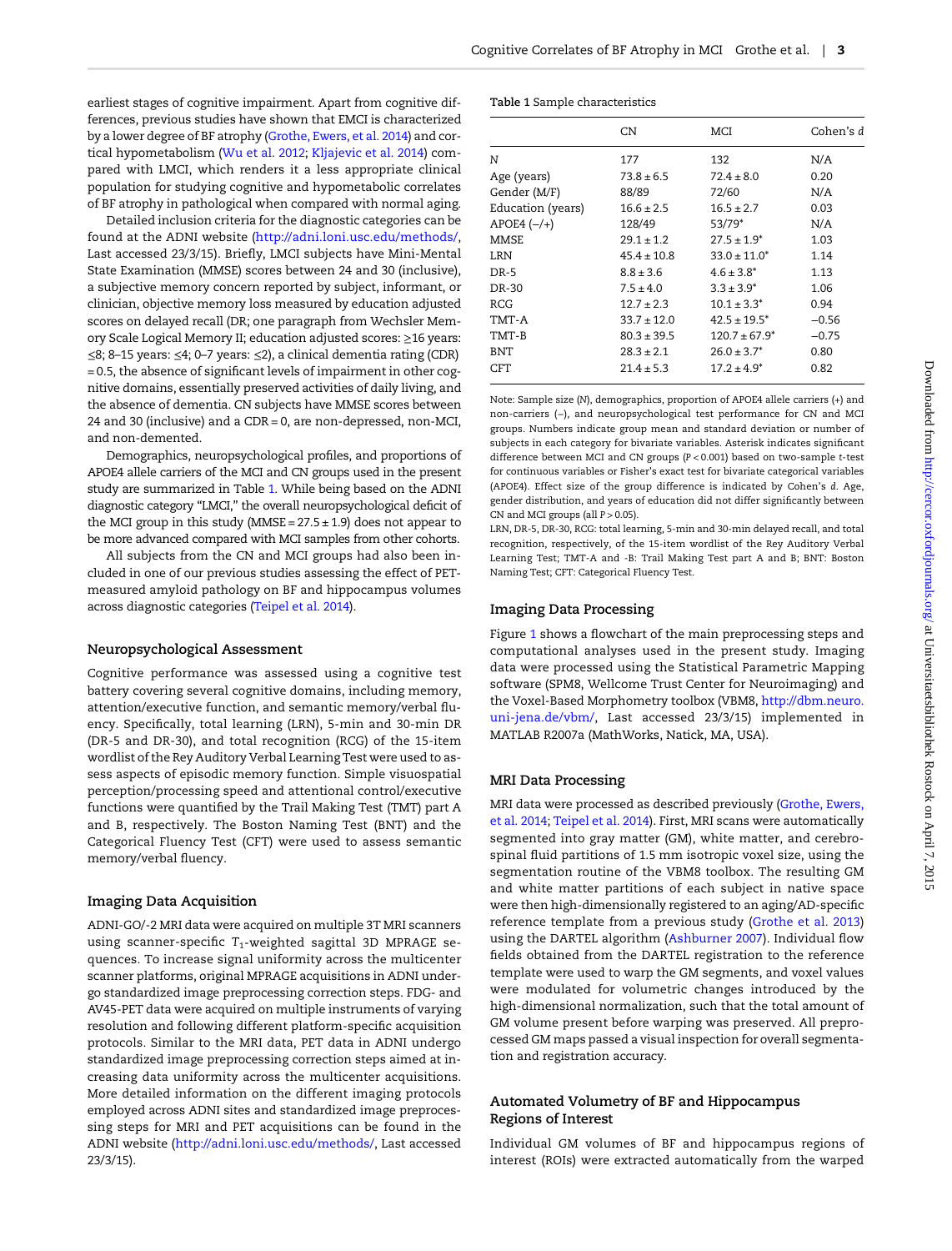<span id="page-3-0"></span>

Figure 1. Overview of main image processing and analysis steps. Structural MRIs of each subject were segmented and high-dimensionally registered to a populationspecific reference template. BF and hippocampus volumes were extracted from warped and modulated GM maps using ROI masks in the template space. FDG-PET scans were coregistered to skull-stripped versions of the corresponding MRIs, corrected for PVEs, and high-dimensionally warped to the reference template using the deformation fields derived from registration of the MRI scans. BF and hippocampus volumes were tested for correlations with neuropsychological test performance, and regressed on preprocessed FDG-PET scans to reveal patterns of cerebral hypometabolism associated with BF and hippocampus atrophy, respectively. Finally, associations between BF-related hypometabolism and neuropsychological test performance were assessed using additional voxel-wise regression models. See text for details. BF: basal forebrain; DARTEL: Diffeomorphic Anatomical Registration using Exponentiated Lie algebra; GMmask: gray matter mask; GMprob, conv: gray matter probability map convolved by point spread function; Hippo: hippocampus; PET<sub>PVC</sub>: partial volume-corrected PET image; PET<sub>WM</sub>: estimated (virtual) PET image reflecting white matter activity; PET<sub>CSF</sub>: estimated (virtual) PET image reflecting cerebrospinal fluid activity; PSF: point spread function.

GM segments by summing up the modulated GM voxel values within the respective ROI masks in the reference space.

Given that the cholinergic BF nuclei lack clear anatomical borders that could serve manual delineation on MRI scans, definition of the BF mask was based on a recently published cytoarchitectonic map of BF cholinergic nuclei in the MNI space, derived from combined histology and in cranio MRI of a postmortem brain ([Kilimann et al. 2014](#page-13-0)). This cytoarchitectonic map matches the standard MNI space and was projected into the aging/AD-specific template space using non-linear warping parameters obtained from a DARTEL registration of the MNI152 template. Although the cytoarchitectonic BF map comprises detailed outlines of different cholinergic subdivisions within the BF, including cell clusters corresponding to the medial septum, diagonal band, nucleus subputaminalis, and nucleus basalis Meynert, in the current study we only considered the entire volume of the cholinergic BF map, including all cholinergic subdivisions, as a proxy for overall BF cholinergic system integrity. The ROI mask for the hippocampus was obtained by manual delineation of the hippocampus in

the reference template of aging/AD-specific anatomy ([Grothe](#page-12-0) [et al. 2013](#page-12-0)) using the interactive software package Display (McConnell Brain Imaging Centre at the Montreal Neurological Institute) and a previously described protocol for segmentation of the medial temporal lobe ([Pruessner et al. 2000](#page-14-0)). [Supplementary Figure 1](http://cercor.oxfordjournals.org/lookup/suppl/doi:10.1093/cercor/bhv062/-/DC1) provides an illustration of the BF and hippocampus ROIs in the reference space.

For further analyses, the extracted regional GM volumes were scaled by the total intracranial volume and calculated as the sum of total volumes of the GM, white matter, and cerebrospinal fluid partitions.

#### FDG-PET Data Processing

Each subject's FDG-PET scan was rigidly coregistered to a skullstripped version of the corresponding structural MRI scan and corrected for partial volume effects (PVEs). PVE correction followed the algorithm proposed by [Muller-Gartner et al. \(1992](#page-14-0)) and was implemented using in-house written MATLAB scripts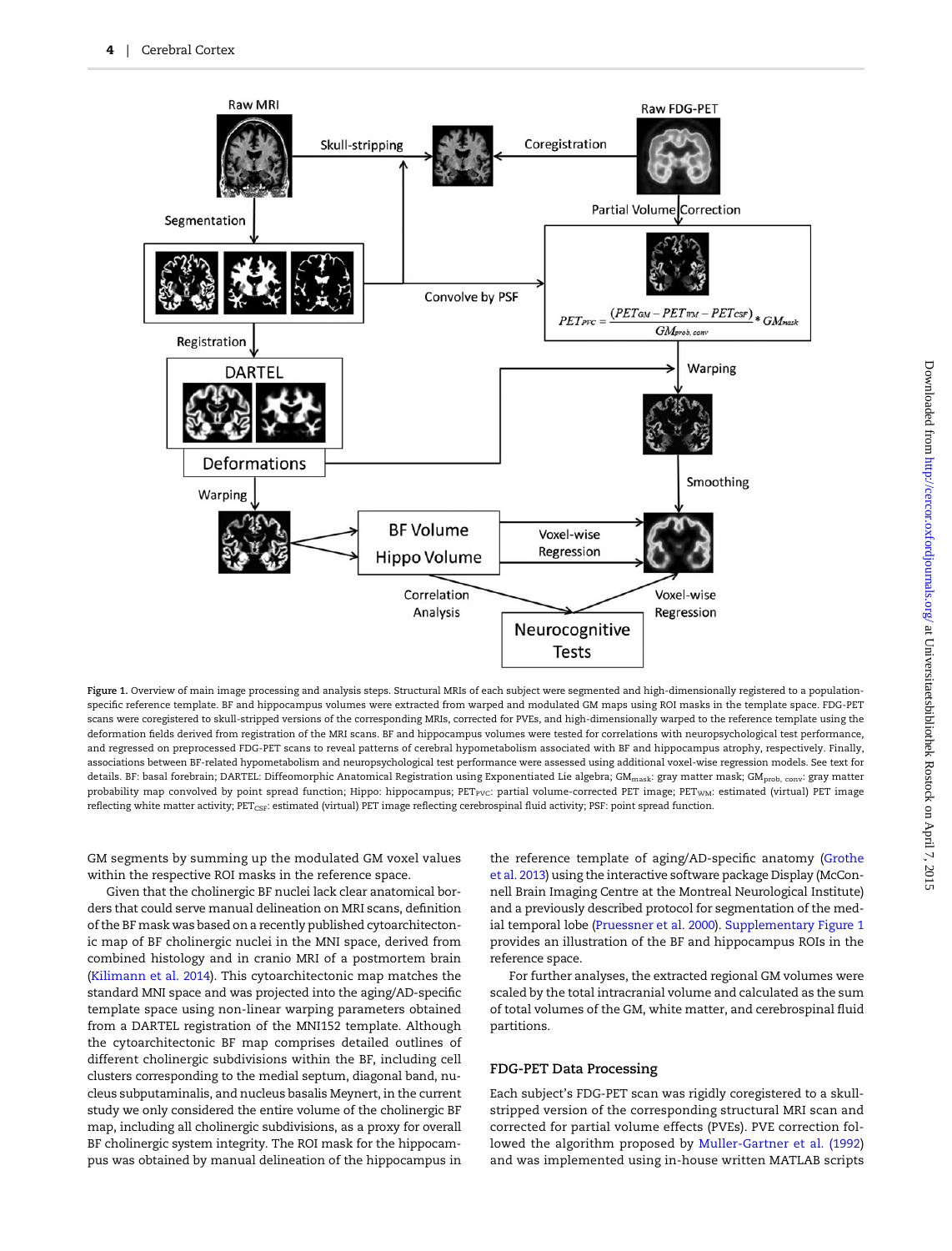based on SPM8's image processing routines. PVE correction involved correction for spill-in effects of white matter and cerebrospinal fluid signal into the GM compartment as well as correction for spill-out effects of GM signal into adjacent tissue compartments.

PVE-corrected FDG-PET scans were warped to the aging/ADspecific reference space (without modulation of voxel values) using the DARTEL flow fields derived from the registration of the corresponding MRI scans [\(Kljajevic et al. 2014\)](#page-13-0). Finally, warped FDG-PET scans were proportionately scaled to pons uptake values and smoothed with a Gaussian smoothing kernel of 8 mm.

#### Statistical Analysis

Statistical analyses were carried out using SPM8 and the software package IBM SPSS Statistics version 21.

#### Association Between BF Volume and Cognitive Deficits

Associations between BF volume and neuropsychometric test performance were assessed separately for MCI and CN groups using Pearson's correlation coefficients, and statistical significance was set at P < 0.05 (two-tailed), Bonferroni-corrected for the number of tested psychometric measures. For those neuropsychometric tests that showed a significant bivariate correlation with BF volume, additional partial correlation analyses, controlling for age, gender, and education, were conducted to assess the specificity of the associations. For comparison, identical analyses were conducted using bilateral hippocampus volume in place of BF volume.

## Association Between BF Volume and Cortical Hypometabolism

The association between reduced BF volume and regional hypometabolism was assessed separately for MCI and CN groups using voxel-wise regression analyses of BF volume on preprocessed FDG-PET maps, controlling for age, gender, education, and MMSE. Analysis was restricted to a GM mask of the reference template, thresholded at 50% GM probability, and voxel-wise results were assessed at an FDR-corrected statistical threshold of P < 0.05. For comparison, a corresponding voxel-wise regression analysis was conducted for bilateral hippocampus volume in the MCI group.

#### Mediation Analysis of Cortical Hypometabolism and Cognitive Impairments Related to Reduced BF Volume in MCI

In additional analyses, we wished to test whether the association between BF volume and domain-specific cognitive deficits in MCI is mediated by regional cortical hypometabolism. In a first step, we determined how BF-associated cortical hypometabolism relates to memory (DR-30) and attentional control deficits (TMT-B), which were found to be sensitive to reductions in BF volume (see Results). Although several psychometric indices of memory function correlated with BF volume, in this additional analysis only DR performance (DR-30) was examined as a representative and widely used index of episodic memory deficits in MCI ([Grundman et al. 2003,](#page-12-0) [2004](#page-12-0); [Fjell et al. 2008\)](#page-12-0). Thus, DR-30 and TMT-B scores were used as predictor variables in a voxel-wise regression model on FDG-PET maps, where the search region was limited to the areas associated with reduced BF volumes. To detect hypometabolic subnetworks specific for memory and

attentional control deficits, the regression analyses were controlled for age, gender, education, MMSE, and TMT-B or DR-30, respectively. Voxel-wise results were assessed at a statistical threshold of P < 0.05, FDR-corrected.

In a second step, we used path analyses to test whether the effect of BF volume on cognitive deficits is mediated by hypometabolism in domain-specific cortical networks. Thus, 2 independent mediation models were constructed using BF volume as the causal variable, cognitive test performance as the outcome variable, and mean FDG-PET signal extracted from the respective domain-specific cortical network (normalized to pons uptake) as the mediator variable. Path coefficients were estimated using multiple regressions and the statistical significance of the mediation was assessed using Sobel's test implemented in SPSS [\(Preacher and Hayes 2004](#page-14-0)).

## Impact of Amyloid Pathology on the Associations Between BF Volume, Cognitive Deficits, and Cortical Hypometabolism

To assess whether associations between BF volume, cognitive deficits, and cortical hypometabolism in MCI were mainly driven by subjects that harbor cortical amyloid pathology indicative of prodromal AD [\(Albert et al. 2011\)](#page-11-0), we tested the associations for a significant interaction with amyloid status as determined from amyloid-sensitive AV45-PET scans [\(Fleisher et al. 2011\)](#page-12-0).

Amyloid status was derived from cortex-to-whole cerebellum standardized uptake value ratios (SUVRs) that have been calculated and made available on the ADNI server by one of the ADNI PET core laboratories (Jagust Lab, UC Berkley; [Landau](#page-13-0) [et al. 2012\)](#page-13-0). This cortex-to-whole cerebellum SUVR was derived for each subject by averaging AV45 uptake within frontal, cingular, lateral parietal, and lateral temporal cortical regions, known to be particularly affected by amyloid pathology even in prodromal stages of AD [\(Kemppainen et al. 2007\)](#page-13-0), and dividing this value by averaged uptake within the cerebellar reference region. Cortical and cerebellar ROIs were segmented in each individual's MRI scan using the Freesurfer software (version 4.5.0). More de-tailed information on AV45-PET processing is provided in [Supple](http://cercor.oxfordjournals.org/lookup/suppl/doi:10.1093/cercor/bhv062/-/DC1)[mentary Material](http://cercor.oxfordjournals.org/lookup/suppl/doi:10.1093/cercor/bhv062/-/DC1). Based on this global cortical SUVR, amyloid positivity was established using a recommended threshold of ≥1.17, which has been found to be indicative of pathological levels of amyloid associated with AD dementia in clinicopathologic correlation studies ([Fleisher et al. 2011](#page-12-0)).

Interaction effects of amyloid status on the associations between BF volume, cognitive deficits, and cortical hypometabolism were assessed using separate linear regression models with BF volume, amyloid status, and their interaction term as predictor variables, and psychometric test performance or mean FDG-PET signal extracted from the domain-specific cortical networks (normalized to pons uptake), respectively, as dependent variables. Complementary analyses used a more lenient SUVR threshold for defining amyloid positivity, as well as APOE4 genotype instead of PET-evidenced amyloid status as an indicator of AD dementia risk in MCI [\(Fei and Jianhua 2013](#page-12-0)).

## Results

#### Cognitive Correlates of Reduced BF and Hippocampus Volumes in MCI and Normal Cognitive Aging

Results of the correlation analyses between BF and hippocampus volumes and psychometric measures of cognitive impairment in the CN and MCI groups are summarized in Table [2.](#page-5-0) In the MCI group, smaller BF volumes correlated significantly with worse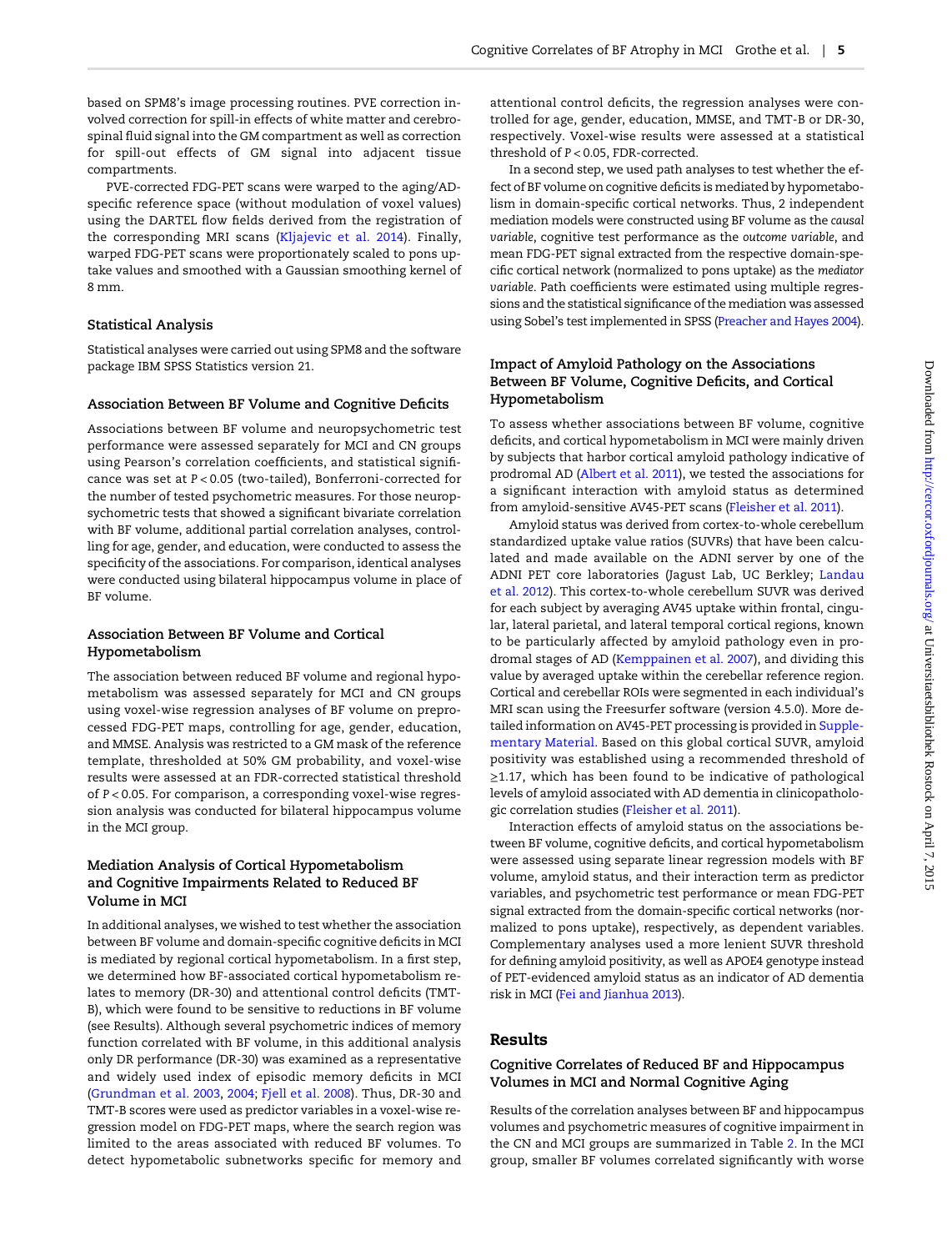|             | BF                    |                                   | Hippocampus           |                       |
|-------------|-----------------------|-----------------------------------|-----------------------|-----------------------|
|             | <b>CN</b>             | MCI                               | CN                    | MCI                   |
| LRN         | $0.228 (P = 0.002)$   | $0.378*$ (P < 0.001)              | 0.066 (P > 0.1)       | $0.353*$ (P < 0.001)  |
| <b>DR-5</b> | $0.235 (P = 0.002)$   | $0.370*$ (P < 0.001)              | $0.170$ (P = 0.024)   | $0.456*$ (P < 0.001)  |
| DR-30       | $0.155 (P = 0.04)$    | $0.346^{*}$ (P < 0.001)           | $0.130 (P = 0.085)$   | $0.449*$ (P < 0.001)  |
| RCG         | 0.096 (P > 0.1)       | $0.219 (P = 0.012)$               | 0.014 (P > 0.1)       | $0.326*$ (P < 0.001)  |
| TMT-A       | $-0.105$ (P $> 0.1$ ) | $-0.194$ (P = 0.026)              | 0.007 (P > 0.1)       | $-0.137$ (P $> 0.1$ ) |
| TMT-B       | $-0.159$ (P = 0.034)  | $-0.268$ <sup>*</sup> (P = 0.002) | $-0.114 (P > 0.1)$    | $-0.099$ (P $> 0.1$ ) |
| BNT         | 0.068 (P > 0.1)       | 0.098 (P > 0.1)                   | $-0.054$ (P $> 0.1$ ) | 0.136 (P > 0.1)       |
| CFT         | 0.102 (P > 0.1)       | 0.130 (P > 0.1)                   | $-0.078$ (P $> 0.1$ ) | $0.208 (P = 0.017)$   |

<span id="page-5-0"></span>Table 2 Correlation coefficients for associations of BF and hippocampus volumes with cognitive test performance

Note: Pearson's correlation coefficients for associations between BF and hippocampus volumes with cognitive test performance in the CN and MCI groups. Cognitive tests are grouped according to overall cognitive domain. P-values are given in parentheses and correlations meeting the Bonferroni-corrected significance threshold (αcritical = 0.00625) are printed in bold letters. Asterisks mark volume–cognition associations that remain significant after controlling for age, gender, and education. LRN, DR-5, DR-30, RCG: total learning, 5-min and 30-min delayed recall, and total recognition, respectively, of the 15-item wordlist of the Rey Auditory Verbal Learning Test; TMT-A and -B: Trail Making Test part A and B; BNT: Boston Naming Test; CFT: Categorical Fluency Test.

performance on several psychometric tests of episodic memory function, including LRN, DR-5, and DR-30, as well as with attentional control deficits indexed by the TMT-B. Performance measures of RCG, TMT-A, BNT, and CFT were not significantly associated with BF volume after correction for multiple comparisons. Smaller hippocampus volumes were significantly associated with worse performance on all measures of episodic memory function (LRN, DR-5, DR-30, and RCG), but not with performance measures of other cognitive domains. The differential associations of BF and hippocampus volume with episodic memory (DR-30) and attentional control (TMT-B) deficits in the MCI group are illustrated in Figure [2.](#page-6-0) All of the associations between BF or hippocampus volume and psychometric test performance also remained significant (at  $P < 0.05$ ) after controlling for age, gender, and education, albeit at reduced partial correlation coefficients.

In the CN group, smaller BF volumes correlated weakly, but significantly, with worse performance on LRN and DR-5. However, these associations did not remain significant when controlling for age, gender, and education. Hippocampus volume did not show significant correlation with any psychometric measure in the CN group.

# Cortical Hypometabolism Associated with Reduced BF and Hippocampus Volumes in MCI and Normal Cognitive Aging

Results from the voxel-based regression of BF volume on preprocessed FDG-PET maps in the MCI group are illustrated in Figure [3.](#page-7-0) At an FDR-corrected voxel-wise threshold of P < 0.05, smaller BF volume was significantly associated with reduced glucose metabolism in widespread bilateral limbic, paralimbic, and heteromodal association areas of the cortex, independently of age, gender, education, and global cognitive impairment. Pronounced effects were seen in medial, orbital, and lateral prefrontal cortex, anterior insula, anterior and posterior cingulate, retrosplenial cortex, ventral precuneus, lateral temporo-parietal areas, and the medial temporal lobe, including entorhinal cortex, amygdala, and hippocampus. BF atrophy was also significantly associated with bilateral subcortical hypometabolism in the basal ganglia, the thalamus, and the BF proper. Smaller bilateral hippocampus volume was associated with hypometabolism in a more closely circumscribed network, encompassing the bilateral medial temporal lobes, including amygdala, entorhinal cortex, and

hippocampus proper, as well as the bilateral posterior cingulate and retrosplenial cortices (Fig. [3\)](#page-7-0).

Lower BF volumes among CN subjects were only associated with bilaterally reduced metabolism in the BF itself as well as in parts of the basal ganglia and the thalamus, but not with cortical hypometabolism (see [Supplementary Fig. 2\)](http://cercor.oxfordjournals.org/lookup/suppl/doi:10.1093/cercor/bhv062/-/DC1).

# Hypometabolism in Domain-Specific Cortical Networks Mediates the Association Between BF Volume and Cognitive Dysfunction in MCI

When searching the hypometabolic areas related to reduced BF volume for associations with cognitive impairments in MCI, worse performance on DR-30 was found to correlate with hypometabolism in a circumscribed bilateral network encompassing the hippocampus, medial septum, posterior cingulate, retrosplenial cortex, ventral precuneus, and the inferior parietal cortex (Fig. [4\)](#page-8-0). A further cluster was located in the left dorsolateral prefrontal cortex. Worse performance on the TMT-B was associated with hypometabolism in a widespread and largely non-overlapping bilateral fronto-temporo-parietal network, mainly involving the lateral, orbital, and medial prefrontal cortex, anterior insula, subgenual cingulate cortex, ventral precuneus, and lateral temporo-parietal areas. Smaller subcortical clusters were also seen in thalamus, medial septum, and right posterior hippocampus extending into the retrosplenial cortex. Overlap of the hypometabolic networks associated with DR-30 and TMT-B performance was limited to the ventral precuneus, inferior parietal cortex, medial septum, and right posterior hippocampus/retrosplenial cortex.

Complementary path analyses showed significant indirect effects of BF volume on cognitive test performance through hypometabolism in the respective cortical networks (illustrated in [Supplementary Fig. 3\)](http://cercor.oxfordjournals.org/lookup/suppl/doi:10.1093/cercor/bhv062/-/DC1). The effect of BF volume on DR-30 performance (total effect:  $\beta(c) = 0.35$ , P < 0.001) was markedly reduced when controlling for hypometabolism in the hippocampus–posterior cingulate network [direct effect:  $\beta(c') = 0.17$ , P = 0.04], and Sobel's test revealed a significant mediation [indirect effect:  $\beta(ab)$  $= 0.18$ ,  $Z_{Sobel} = 3.64$ ,  $P < 0.001$ ]. Similarly, the effect of BF volume on TMT-B performance [total effect:  $\beta(c) = -0.27$ , P = 0.002] was markedly reduced when controlling for hypometabolism in the frontotemporo-parietal network [direct effect:  $\beta$ (c') = -0.08, P > 0.1], and Sobel's test revealed a significant mediation [indirect effect:  $\beta(ab)$  $=-0.19, Z_{\text{Sobel}} = -3.68, P < 0.001$ .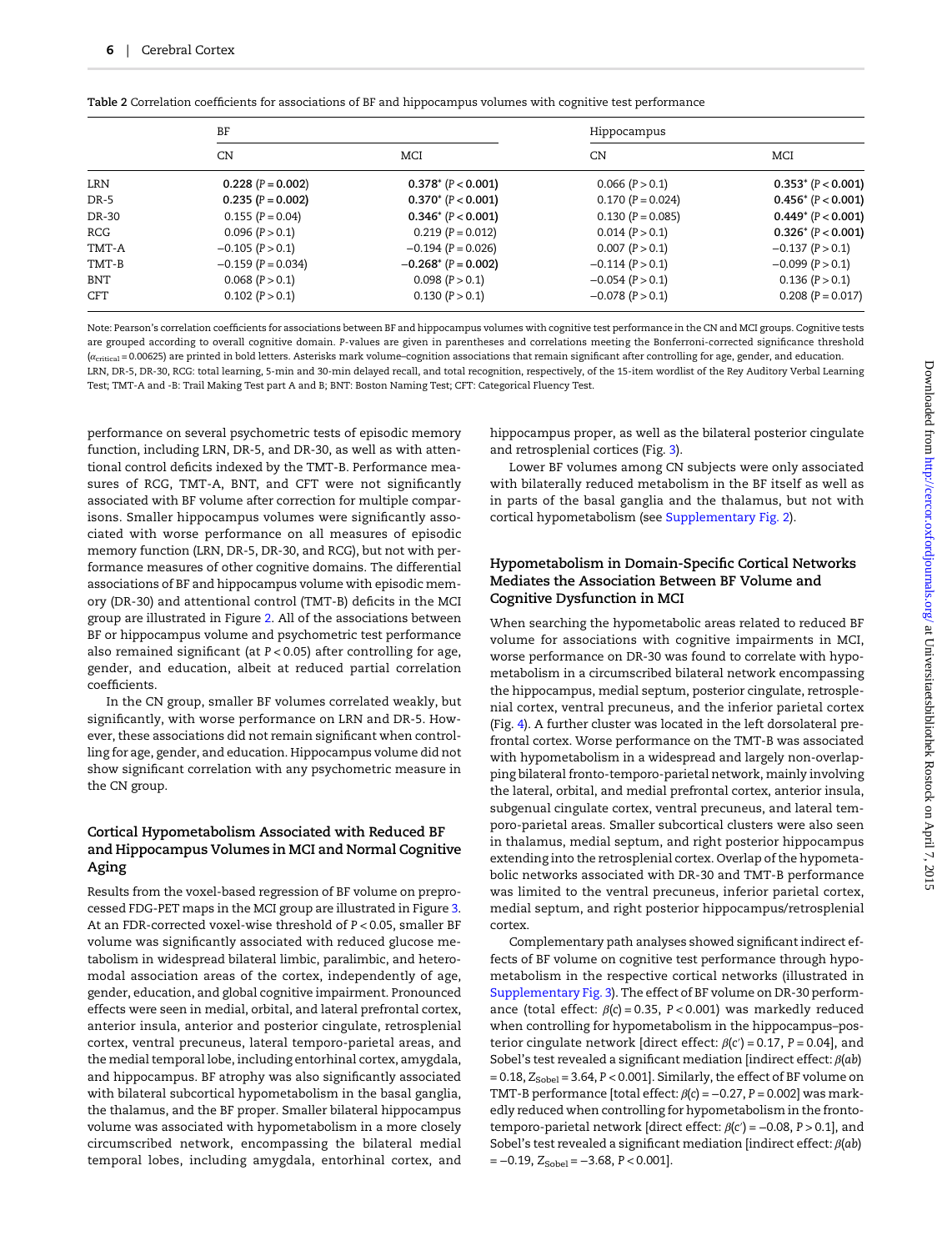<span id="page-6-0"></span>

Figure 2. Associations of BF and hippocampus volume with episodic memory and attentional control deficits in MCI. Normalized BF (left) and hippocampus (right) volumes of MCI subjects are plotted on the x-axis against the number of correctly recalled wordlist items at 30-min DR (DR-30, top panel) and the time taken to complete the TMT part B (TMT-B, bottom panel) on the y-axis. BF volumes correlate with both performance on the DR-30 episodic memory test and the TMT-B indexing attentional control. Hippocampus volumes show significant correlation with DR-30 performance, but not with TMT-B performance.

## Impact of Amyloid Pathology on the Observed Associations

Based on suprathreshold AV45-PET SUVRs, 85 MCI subjects (64%) showed cortical amyloid pathology indicative of prodromal AD ([Albert et al. 2011\)](#page-11-0). Interaction analyses testing the impact of amyloid status on the associations between BF volume, cognitive deficits, and cortical hypometabolism did not reveal any significant effects ( $P > 0.1$  for the interaction term in all models; see [Sup](http://cercor.oxfordjournals.org/lookup/suppl/doi:10.1093/cercor/bhv062/-/DC1)[plementary Fig. 4](http://cercor.oxfordjournals.org/lookup/suppl/doi:10.1093/cercor/bhv062/-/DC1)). All interaction effects of amyloid status remained non-significant  $(P > 0.1)$  when amyloid positivity was established using a lower threshold of SUVR ≥1.11, indicative of any detectable amyloid pathology as opposed to levels typical for AD dementia [\(Fleisher et al. 2011](#page-12-0)). Similarly, APOE4 genotype did not significantly interact with the associations between BF volume and cognitive deficits or cortical hypometabolism, respectively (see [Supplementary Fig. 4](http://cercor.oxfordjournals.org/lookup/suppl/doi:10.1093/cercor/bhv062/-/DC1)).

# Discussion

High-resolution MRI-based volumetry of carefully defined BF ROIs is emerging as a promising in vivo surrogate marker of cholinergic degeneration in normal and pathological aging. Recent findings from this line of research indicate that the BF is particularly vulnerable to normal age-related loss of GM volume, and that MCI and AD are associated with an exacerbation of BF atrophy over and above the effects of normal aging ([Hanyu et al. 2002;](#page-13-0) [Whitwell et al. 2007](#page-15-0); [Hall et al. 2008;](#page-13-0) [Muth et al. 2010;](#page-14-0) [George et al.](#page-12-0) [2011](#page-12-0); [Grothe et al. 2012,](#page-12-0) [2013](#page-12-0); [Gao et al. 2013](#page-12-0); [Teipel et al. 2014](#page-14-0)). In the present study, we aimed to expand on these findings by characterizing the functional and cognitive correlates of BF atrophy in a large sample of MCI subjects and normally aging elderly, who had been examined with FDG-PET imaging and a detailed neurocognitive test battery in addition to the high-resolution structural MRI scan. We found that among MCI subjects, but not among subjects with age-appropriate cognition, lower BF volumes were associated with specific impairments in tests of episodic memory and attentional control, as well as with hypometabolism in a widespread neuronal network covering most parts of the limbic and heteromodal association cortex. Further path analytic analyses supported a directed model, where the effects of BF atrophy on cognitive deficits are mediated by hypometabolism in domain-specific cortical networks.

## Cognitive Correlates of BF Atrophy

The role of the BF cholinergic system in cognition has been extensively studied in animal models, where selective lesions to the cholinergic BF were found to alter performance in specific behavioral tests of memory function and attentional processing ([Everitt](#page-12-0) [and Robbins 1997](#page-12-0)). Although this system is less amenable to direct experimental manipulation in humans, there are several lines of evidence that implicate the cholinergic BF in human memory and higher cognitive processes.

For example, functional neuroimaging studies in healthy subjects found activation of the BF in response to salient visual stimuli [\(Morris et al. 1997\)](#page-13-0), but also in the context of conditional learning ([Morris et al. 1998](#page-13-0)), episodic memory retrieval [\(Fujii](#page-12-0) [et al. 2002\)](#page-12-0), and proactive interference resolution [\(De Rosa et al.](#page-12-0) [2004](#page-12-0)). On the other hand, case reports of patients with selective damage to the BF caused by surgical resection of brain tumors ([Morris et al. 1992;](#page-13-0) [Chatterjee et al. 1993;](#page-12-0) [Kobayashi et al. 2004](#page-13-0))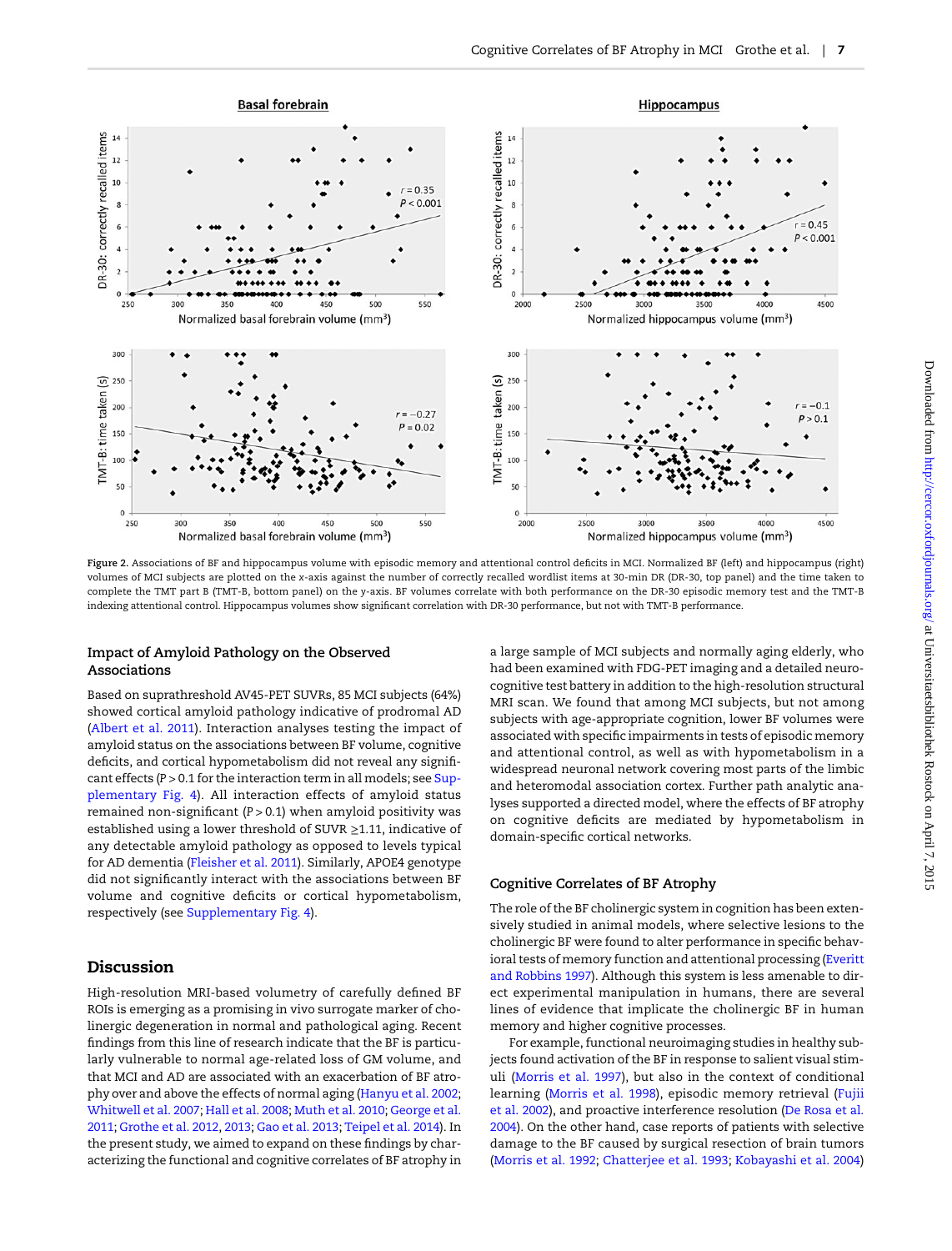<span id="page-7-0"></span>

Figure 3. Hypometabolism associated with BF and hippocampus atrophy in MCI. The figure depicts regional effects of voxel-wise regressions of normalized BF (top, effects in red) and hippocampus volumes (bottom, effects in blue) on preprocessed FDG-PET scans, scaled to pons uptake values, in the MCI group. Analyses were corrected for age, gender, education, and MMSE scores, and results were thresholded at a corrected statistical threshold of P(FDR) < 0.05. Effects are depicted on cortical surface renderings as well as sagittal sections running from left (L) to right (R) through the brain. Lower BF volumes are associated with reduced metabolism in widespread cortical networks spanning limbic, paralimbic, and heteromodal association areas of the frontal, temporal, and parietal lobes. Lower hippocampus volumes are associated with reduced metabolism in the medial temporal lobe and the posterior cingulate/retrosplenial cortex.

or rupture of anterior communicating artery aneurysm ([Benke](#page-11-0) [et al. 2005\)](#page-11-0) indicate that discrete BF lesions may be sufficient to cause severe amnestic syndromes or delirium. Although the degree to which cholinergic nuclei within the BF are affected by these lesions may be variable and is typically not known, improvement of symptoms after pharmacological stimulation of cholinergic neurotransmission has been reported in some cases ([Chatterjee et al. 1993](#page-12-0); [Kobayashi et al. 2004;](#page-13-0) [Benke et al. 2005](#page-11-0)). Another line of evidence for the importance of an intact BF cholinergic system for the maintenance of higher cognitive functions in humans is derived from the study of age- and disease-related neurodegeneration of the cholinergic BF and ensuing decline in cholinergic function. Thus, moderate neurodegenerative changes in the cholinergic BF are observed in normal physiologic brain aging and are believed to underlie aspects of cognitive aging and an increased susceptibility for cognitive side effects of anticholinergic drugs ([Campbell et al. 2009;](#page-12-0) [Schliebs and](#page-14-0) [Arendt 2011\)](#page-14-0). Moreover, several postmortem autopsy studies have shown that neuropathologic measures of cholinergic BF atrophy ([Gaspar and Gray 1984](#page-12-0); [Lehericy et al. 1993](#page-13-0); [Samuel et al.](#page-14-0) [1994;](#page-14-0) [Iraizoz et al. 1999;](#page-13-0) [Schliebs and Arendt 2006\)](#page-14-0) and cortical cholinergic depletion ([Perry et al. 1985](#page-14-0); [Bierer et al. 1995;](#page-12-0) [Pappas](#page-14-0) [et al. 2000;](#page-14-0) [Tiraboschi et al. 2002\)](#page-14-0) correlate with antemortem dementia severity across a wide range of neurologic dementing diseases, most notably AD and Lewy body-associated dementias. More recently, studies using MRI-based volumetry of BF ROIs as surrogate markers of cholinergic BF degeneration could provide in vivo evidence for correlations between reduced BF volume and dementia severity in AD and Lewy body-associated dementias ([Hanyu et al. 2002;](#page-13-0) [George et al. 2011](#page-12-0); [Choi et al. 2012;](#page-12-0) [Gao](#page-12-0) [et al. 2013](#page-12-0); [Kim et al. 2013;](#page-13-0) [Grothe, Schuster, et al. 2014\)](#page-12-0). However, evidence for the functional role of BF volume reductions that occur in the normal aging process and in MCI is still limited. In 2 previous studies on independent MCI samples (N = 50 and 33, respectively), we found that BF volumes correlated with global cognitive function [\(Grothe et al. 2013\)](#page-12-0) as well as with more specif-ic measures of delayed verbal recall performance ([Grothe et al.](#page-12-0) [2010](#page-12-0)). In contrast, in a sample of 43 elderly subjects with age-appropriate cognition, BF volumes were not significantly correlated with specific cognitive domain scores when accounting for the effect of age as the indirect driver of the associations ([Wolf](#page-15-0) [et al. 2014](#page-15-0)). Here, we expand upon these previous findings by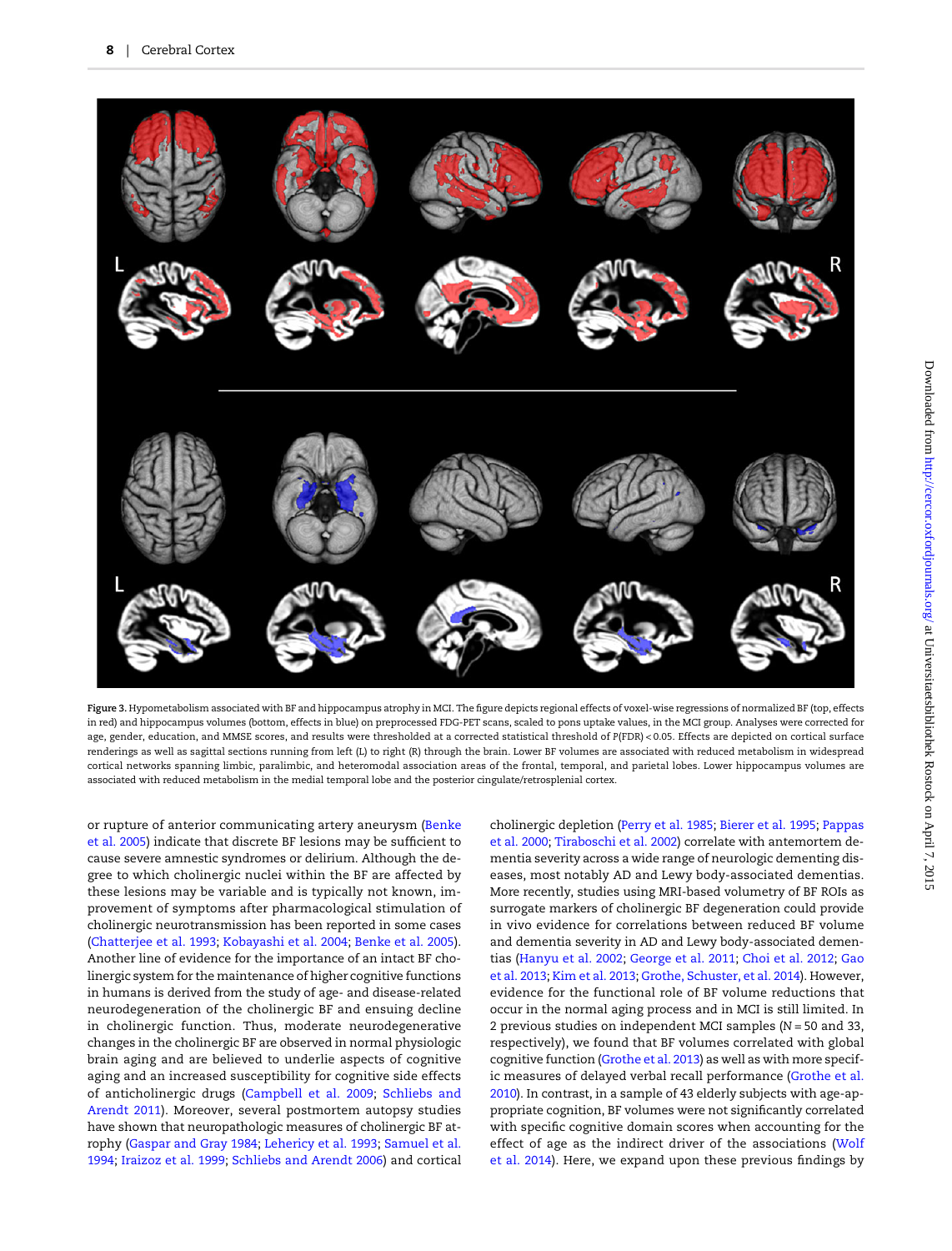<span id="page-8-0"></span>

Figure 4. Hypometabolism associated with BF atrophy and domain-specific cognitive deficits in MCI. Hypometabolic areas related to BF atrophy in MCI (red) were tested for their association with DR-30 (top, effects in green) and TMT-B performance (bottom, effects in yellow) using voxel-wise regressions of the respective test scores on preprocessed FDG-PET scans, scaled to pons uptake values. Analyses were corrected for age, gender, education, MMSE scores, and TMT-B or DR-30 performance, respectively. Search space was limited to hypometabolic areas related to BF atrophy (red) and results were thresholded at a corrected statistical threshold of P (FDR) < 0.05. Effects are depicted on cortical surface renderings as well as sagittal sections running from left (L) to right (R) through the brain. DR-30 performance (numbers of correctly recalled wordlist items at 30-min DR) was positively associated with metabolism mainly in the hippocampus and the posterior cingulate/ retrosplenial cortex. The time taken to complete the TMT-B was negatively associated with metabolism in a distinct network covering wide parts of the frontal, temporal, and parietal association areas while sparing the medial temporal lobe. DR-30: 30-min delayed recall; TMT-B: Trail Making Test part B.

studying the cognitive correlates of reduced BF volumes in a large sample of CN and MCI subjects using a more detailed neurocognitive test battery, including various tests of learning and episodic memory, attention/executive function, and semantic memory/ verbal fluency. In accordance with our hypothesis, reduced BF volumes in MCI correlated specifically with worse performance on tests of episodic memory and attentional control. In contrast, and consistent with previous studies in MCI [\(Grundman et al. 2003](#page-12-0)), hippocampal volume was only significantly correlated with performance on tests of learning and episodic memory, but not with tests of other cognitive domains. It has to be noted that the significant correlations between these regional brain volumes and cognition are only of mild-to-moderate effect size, suggesting that cognition in MCI is also influenced by other factors. In addition to the characteristic volumetric changes in the BF and hippocampus, atrophic changes in MCI also affect other brain regions, likely contributing to cognitive deficits in at least partially independent ways ([Grothe et al. 2010;](#page-12-0) [Nho et al. 2012](#page-14-0)). Moreover, associations between volumetric brain changes and cognition

are generally expected to be indirect, being mediated by the functional consequences of the neurodegenerative process that is indexed by reduced volume. This possibility has been addressed in the present study by examining the mediational effect of cortical hypometabolism on BF–cognition relationships, which is discussed below.

Weak correlations between BF volume and select memory scores in the CN group did not remain significant when controlling for age, gender, and education as possible mediator variables. This is largely consistent with our previous finding in an independent cohort [\(Wolf et al. 2014\)](#page-15-0) and indicates that reductions in BF volume that occur in the normal aging process are of minor functional significance, probably because the normal age-related degenerative changes do not result in sufficiently severe functional changes in the cholinergic system to markedly impact upon cognition [\(Schliebs and Arendt 2006](#page-14-0)). However, declining BF volume in normal aging may still be associated with subtle changes in cognition not captured by the psychometric tests in our study ([Butler et al. 2012](#page-12-0)).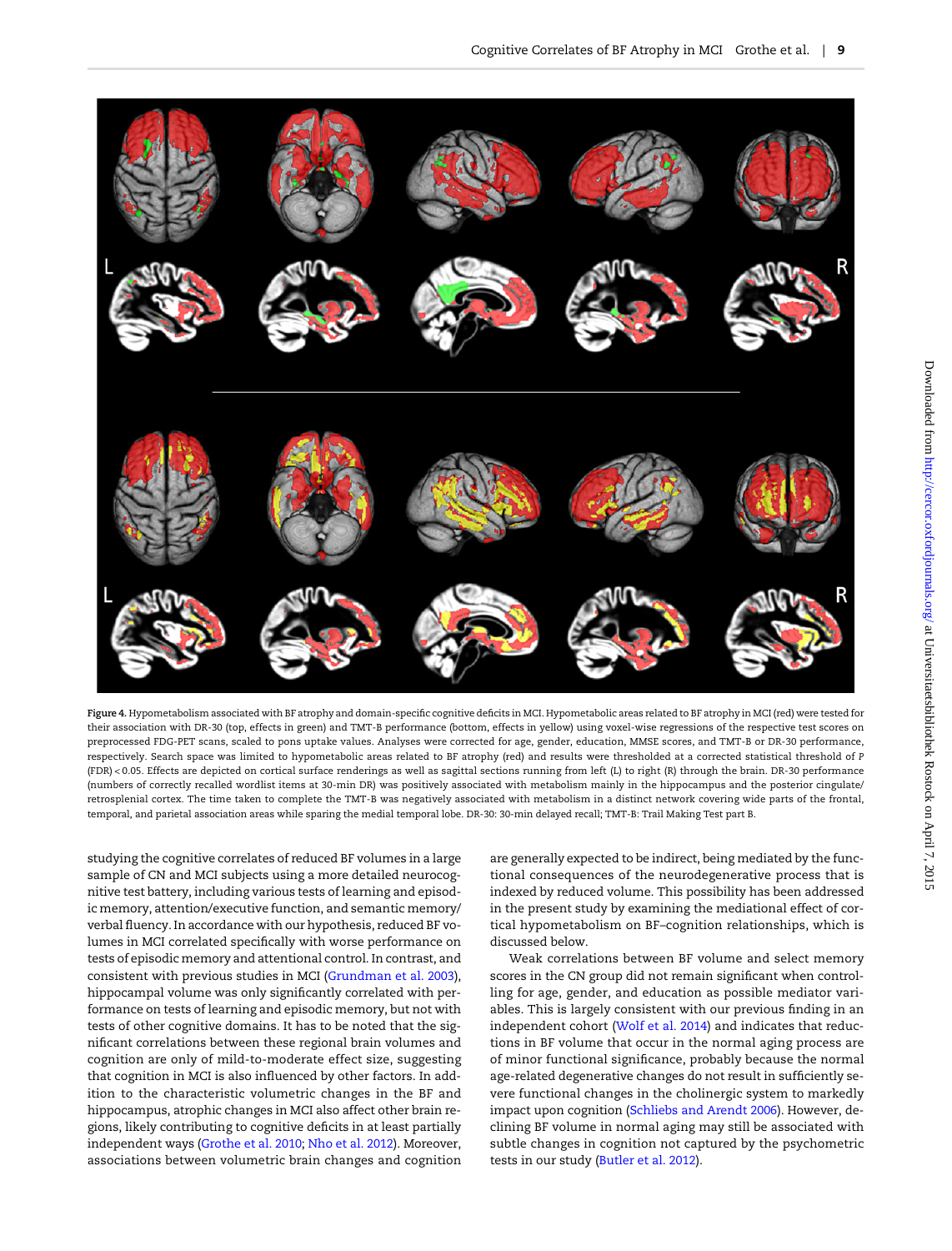#### BF Atrophy and Cortical Hypometabolism

The cholinergic BF innervates wide parts of the cortical mantle and influences the activity of cortical target circuits through the release of acetylcholine [\(Metherate et al. 1992](#page-13-0); [Hasselmo and Sar](#page-13-0)[ter 2011](#page-13-0)). In accordance with its proposed role in memory and higher cognitive functions, the primary cortical projection sites of the BF cholinergic system correspond to core limbic, paralimbic, and heteromodal association areas of the prefrontal, temporal, and parietal lobes ([Mesulam et al. 1992;](#page-13-0) [Ghashghaei and](#page-12-0) [Barbas 2001\)](#page-12-0). In animal models, cortical cholinergic denervation, induced by selective lesions to the cholinergic BF, leads to a reduction in high-frequency cortical EEG activity [\(Berntson et al.](#page-11-0) [2002](#page-11-0)) and a decrease of metabolic activity in primary cortical projection sites [[Yamaguchi et al. 1990;](#page-15-0) [Browne et al. 2001;](#page-12-0) [Gelfo et al.](#page-12-0) [2013](#page-12-0); however, see also [Le Mestric et al. \(1998\)](#page-13-0) for contradicting findings]. In human neuropathologic examinations, degeneration of cholinergic BF nuclei in AD and dementia with Lewy bodies correlates with depletion of cholinergic activity in cortical projection sites ([Koshimura et al. 1987](#page-13-0); [Mesulam and Geula](#page-13-0) [1988](#page-13-0); [Lippa et al. 1999](#page-13-0)), and lower neuropathologic estimates of frontal cortex cholinergic activity in AD were found to be associated with antemortem slowing of EEG activity [\(Soininen et al.](#page-14-0) [1992\)](#page-14-0). More recently, similar associations between a compromised cholinergic system and alterations in cortical EEG activity could be demonstrated in MCI subjects in vivo, using an MRIbased marker of white matter lesions along cholinergic tracts as a surrogate marker for cholinergic denervation ([Babiloni](#page-11-0) [et al. 2009\)](#page-11-0). Here, we provide the first in vivo evidence that BF atrophy on MRI is associated with reductions in cortical metabolic activity as measured with FDG-PET in subjects with MCI. Interestingly, the regional pattern of this association corresponds to the differential cholinergic innervation pattern of functional subdivisions of the cortex [\(Mesulam et al. 1992;](#page-13-0) [Ghashghaei and Barbas](#page-12-0) [2001](#page-12-0)). Thus, BF atrophy correlated with reduced metabolic activity mainly in areas characterized by high cholinergic innervation, such as core limbic structures of the medial temporal lobe, the prefrontal cortex, anterior insula, anterior and posterior cingulate cortex, ventral precuneus, and lateral temporo-parietal association areas. Glucose metabolism in the less innervated primary sensory–motor areas and the cerebellum, on the other hand, did not show significant associations with BF atrophy. The association between BF atrophy and cortical hypometabolism may, in principle, also be driven by a shared underlying factor such as overall severity of age- or disease-related neurodegeneration. However, the observed regional associations were controlled for age and MMSE score, as a measure of disease severity, arguing for a rather specific effect where the regional pattern of the association might be driven by the differential cortical innervation preference of the cholinergic BF. In contrast to the MCI group, variation in BF volume among CN individuals was not associated with cortical hypometabolism. This coincides with the lack of association with cognitive function in this group and reinforces the interpretation that normal age-related decline in BF volume may not result in marked functional changes of the cholinergic system ([Schliebs and Arendt 2006](#page-14-0)).

In vivo associations between local measures of atrophy and neuronal dysfunction in remote but anatomically connected regions have previously been studied within other functional systems of the brain and using a wide range of neuroimaging techniques [\(Guedj et al. 2009;](#page-13-0) [Villain et al. 2010](#page-14-0); [Yakushev et al.](#page-15-0) [2011](#page-15-0); [Cross et al. 2013\)](#page-12-0). A particularly well-investigated phenomenon is the association between atrophy of the hippocampal formation and dysfunction of the posterior cingulate cortex in MCI

and AD. For example, [Yakushev et al. \(2011\)](#page-15-0) studied brain-wide metabolic correlates of hippocampal degeneration in a group of very mildly demented AD patients by regressing a diffusion imaging-based index of hippocampal tissue disruption on FDG-PET scans. Interestingly, the results of our control analysis of the effects of hippocampal atrophy on regional metabolism closely resemble the effects reported by Yakushev et al., including associations with hypometabolism in the bilateral medial temporal lobes and the posterior cingulate cortex. The spatial extension of the hypometabolic effects of BF atrophy across several cortical systems is in striking contrast with the spatially more restricted effects of hippocampus atrophy and may likely reflect the particular connectional anatomy of the corticopetal BF cholinergic system. Of course, BF atrophy may not be the only factor influencing cortical function in MCI, and the strength of the correlation between BF volume and cortical hypometabolism, averaged over all significant voxels, was  $r = 0.43$  (see also [Supple](http://cercor.oxfordjournals.org/lookup/suppl/doi:10.1093/cercor/bhv062/-/DC1)[mentary Fig. 3](http://cercor.oxfordjournals.org/lookup/suppl/doi:10.1093/cercor/bhv062/-/DC1)). Other factors may include white matter lesions along cholinergic fiber tracts [\(Behl et al. 2007](#page-11-0); [Babiloni et al.](#page-11-0) [2009](#page-11-0)), but also pathologic processes independent of cholinergic denervation. Thus, cortical metabolism can be influenced by both local pathologic processes, such as amyloid or tau-mediated toxicity [\(Spires-Jones and Hyman 2014\)](#page-14-0), as well as by disconnection from other functionally interacting systems, such as has been demonstrated here and in previous studies for the effect of hippocampus atrophy on posterior cingulate cortex hypometabolism ([Chetelat et al. 2009;](#page-12-0) [Villain et al. 2010;](#page-14-0) [Yakushev et al.](#page-15-0) [2011](#page-15-0)).

Unlike studies on animal models using direct experimental manipulation [\(Yamaguchi et al. 1990](#page-15-0); [Browne et al. 2001;](#page-12-0) [Gelfo](#page-12-0) [et al. 2013](#page-12-0)), the present correlational in vivo findings in humans do not allow inferences to be made about the direction of the effects. Hence, the detected associations could also be interpreted to reflect retrograde BF degeneration due to primary cortical lesions, and indeed such mechanisms have also been reported from animal studies ([Sofroniew and Pearson 1985](#page-14-0)). However, given the use of partial volume correction of the FDG-PET scans in the present study, the measured hypometabolism is unlikely to be confounded by cortical atrophy. Future longitudinal studies may reveal further insights into the sequence of events that couple BF atrophy and cortical hypometabolism in age and disease ([Villain et al. 2010\)](#page-14-0).

# Cortical Hypometabolism as the Neuronal Substrate of Cognitive Deficits Associated with BF Atrophy

Effects of cholinergic degeneration on cognitive functions are believed to be mediated by the resulting disruption of cortical cholinergic neurotransmission and ensuing cortical dysfunction. Given that in the present study BF atrophy was indeed associated with cortical hypometabolism in widespread limbic and heteromodal association areas known to subserve higher cognitive functions ([Mesulam 1998;](#page-13-0) [Meehan and Bressler 2012](#page-13-0)), we further aimed to investigate whether this cortical hypometabolism may account for the observed correlation between BF atrophy and cognitive dysfunction.

Searching the cortical hypometabolic areas related to BF atrophy for associations with cognitive test performance, we found that hypometabolism in a circumscribed hippocampus–posterior cingulate subnetwork was associated with episodic memory deficits, whereas attentional control deficits were associated with hypometabolism in a more widespread network including frontal, temporal, and parietal areas. These findings are in good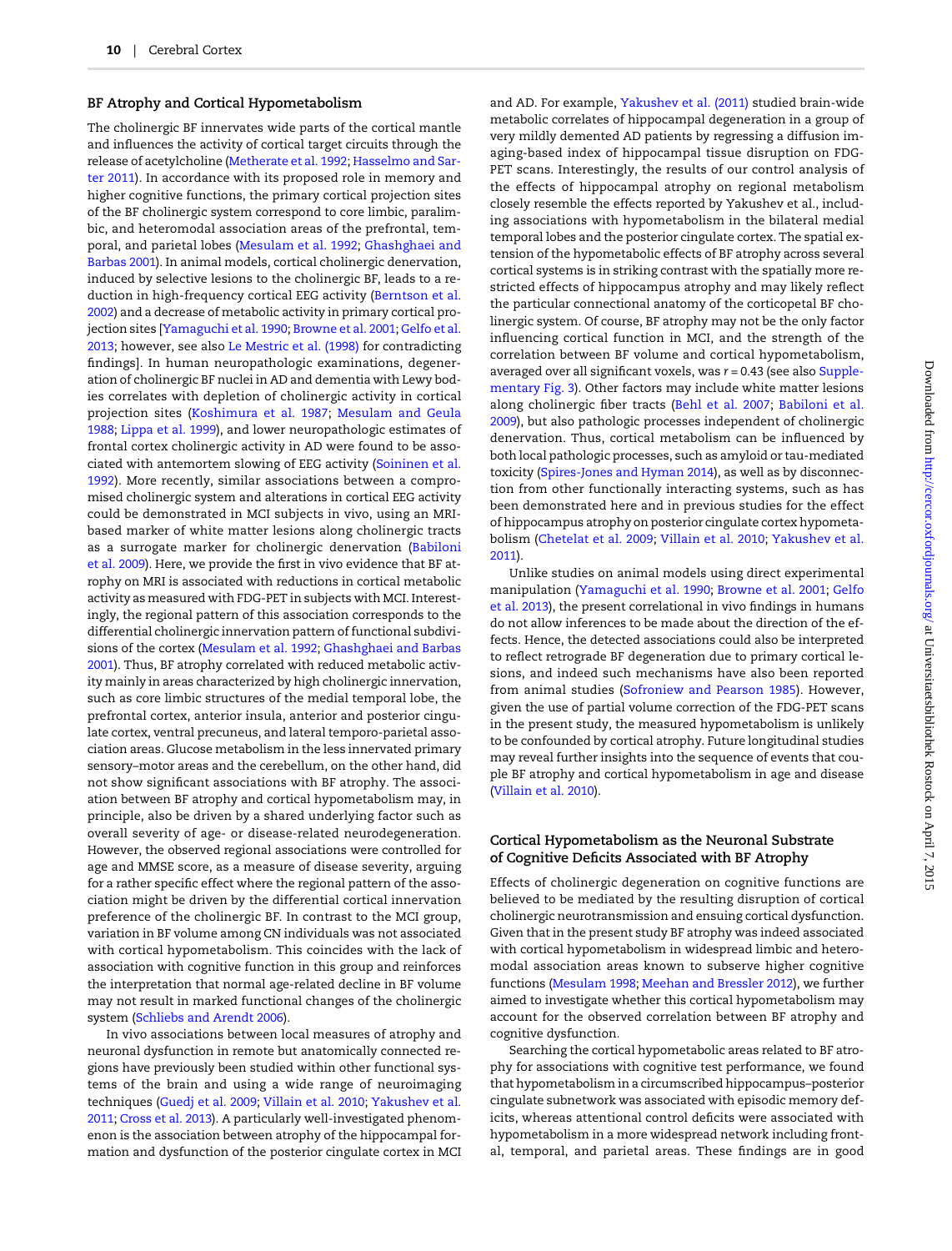agreement with existing models of the distributed representation of episodic memory and executive control functions across intrinsically connected neurocognitive networks in the human brain [\(Mesulam 1998](#page-13-0); [Meehan and Bressler 2012](#page-13-0); [Ranganath](#page-14-0) [and Ritchey 2012\)](#page-14-0), and complement findings from several previous imaging studies examining neural correlates of memory and executive function deficits in MCI and other neurodegenerative conditions [\(Salmon et al. 2008;](#page-14-0) [Habeck et al. 2012](#page-13-0); [Schroeter](#page-14-0) [et al. 2012](#page-14-0); [Terada et al. 2013\)](#page-14-0).

In addition, statistical path analyses examining the differential relationships between BF atrophy, cortical hypometabolism, and cognitive dysfunction were consistent with a model where the effect of BF atrophy on memory and attentional functions is mediated by its effect on hypometabolism in domain-specific cortical networks. Such a model of functional and cognitive consequences of BF atrophy is also supported by studies on animal models where experimental lesions to the cholinergic BF led to reduced cortical cholinergic synapse density and decreased metabolic activity in primary cortical projection sites, which in turn predicted behavioral deficits ([Yamaguchi et al. 1990](#page-15-0); [Browne](#page-12-0) [et al. 2001](#page-12-0); [Gelfo et al. 2013](#page-12-0)). In AD patients, it has been shown that pharmacologic treatments aimed at enhancing cholinergic function may stabilize or even increase cortical metabolic activity ([Tuszynski et al. 2005](#page-14-0); [Teipel et al. 2006\)](#page-14-0). More importantly, beneficial cognitive outcomes of such treatments were found to depend on the treatment-induced modulations of cortical metabolism ([Potkin et al. 2001](#page-14-0); [Stefanova et al. 2006;](#page-14-0) [Kadir et al.](#page-13-0) [2008](#page-13-0)). In the present study, hypometabolism in distinct cortical networks mediated the association between reduced BF volume as a surrogate marker of cholinergic degeneration and domainspecific cognitive deficits in MCI. The regional specificity of these associations is also in good accordance with previous findings from a neuropathologic study, where cholinergic depletion in medial frontal areas selectively predicted antemortem attentional function, whereas decreased cholinergic activity in the hippocampus correlated with performance on memory tests ([Pappas et al. 2000](#page-14-0)). However, the mediation between BF volume and cognitive performance through hypometabolism in the domain-specific cortical networks was only complete for the TMT-B model, whereas there was only partial mediation in the DR-30 model. While this may suggest that there is a direct link between BF volume and DR-30 performance, a more plausible possibility is that the association is additionally mediated by other factors that have not been considered in the mediation model, such as hypometabolism outside of the closely circumscribed hippocampus–posterior cingulate "memory network," or functional consequences of BF atrophy not captured by FDG-PET imaging.

#### Impact of Amyloid Pathology

The employed correlational analyses rely on age- and disease-induced variance in BF volume, cognitive function, and cortical metabolism. In this respect, MCI provides a valuable clinical study model given that it is considered a transitional phase between normal cognitive aging and dementia, and has been shown to be associated with marked changes in the studied parameters ([Mesulam et al. 2004;](#page-13-0) [Mosconi 2005](#page-14-0); [Gauthier et al. 2006](#page-12-0); [Grothe](#page-12-0) [et al. 2013](#page-12-0)). However, MCI as a clinical entity is heterogeneous with respect to the underlying pathology. Thus, while most of the MCI subjects harbor significant cerebral amyloid pathology, indicating prodromal AD [\(Albert et al. 2011\)](#page-11-0), other etiologies are also common, and a significant proportion of MCI subjects develops other forms of dementia or remains clinically stable

([Gauthier et al. 2006](#page-12-0); [Grimmer et al. 2013](#page-12-0)). In a recent study on the same cohort, we have shown that BF atrophy is more severe in amyloid-positive MCI subjects compared with amyloid-negative MCI subjects ([Teipel et al. 2014\)](#page-14-0), and this finding has already been replicated in an independent cohort ([Kerbler et al. 2015](#page-13-0)). This raises the question whether the observed associations between reduced BF volume, cortical hypometabolism, and cognitive dysfunction may be primarily driven by MCI subjects with prodromal AD. However, interaction analyses assessing the impact of PET-measured amyloid status and APOE4 genotype on the observed associations did not reveal any significant effects, indicating that reductions in BF volume are similarly associated with cognitive deficits and cortical hypometabolism in MCI subjects with and without underlying amyloid pathology. This finding agrees with the notion that lesions of the cholinergic BF have been associated with cognitive impairments not only in AD, but across a wide range of clinical conditions, including Lewy bodyassociated dementias, Korsakow Syndrome, Creutzfeld–Jacob disease, hemorrhagic lesions, traumatic brain injury, and dementia pugilistica [\(Bartus et al. 1982;](#page-11-0) [Rogers et al. 1985](#page-14-0); [Arcinie](#page-11-0)[gas 2003;](#page-11-0) [Bosboom et al. 2004;](#page-12-0) [Kobayashi et al.](#page-13-0) 2004; [Benke](#page-11-0) [et al. 2005;](#page-11-0) [Schliebs and Arendt 2011\)](#page-14-0). Here, we can only speculate about the pathologic mechanisms underlying BF volume reductions in the studied MCI sample. The main pathologic correlate of cholinergic degeneration in AD is considered to be tau pathology [\(Mesulam et al. 2004;](#page-13-0) [Mesulam 2012\)](#page-13-0), and tau pathologic changes are also frequently found in aged individuals in the absence of amyloid pathology, where they are typically associated with mild cognitive deficits [\(Crary et al. 2014\)](#page-12-0). Furthermore, cholinergic BF neurons in the aging brain have been reported to show impaired retrograde transport of cortical nerve growth factor as well as downregulation of its cellular receptors, and this disruption of trophic factor support is more pronounced in subjects with MCI ([Strada et al. 1992;](#page-14-0) [Mufson et al. 2007](#page-14-0); [Schindowski](#page-14-0) [et al. 2008](#page-14-0)). Finally, BF volume may also be influenced by other non-AD factors, such as lesions secondary to cerebrovascular disease ([Gao et al. 2013](#page-12-0)) or Lewy body pathology ([Lippa et al.](#page-13-0) [1999](#page-13-0); [Jellinger 2004\)](#page-13-0).

#### Limitations

Compared with previous postmortem studies examining correlations between antemortem cognitive deficits and detailed neuropathologic markers of BF cholinergic degeneration or cortical cholinergic depletion, the present in vivo neuroimaging approach is limited by the indirect nature of BF volumetry on MRI as a surrogate marker for cholinergic degeneration. Although great care was taken in defining the BF ROI in correspondence with histologic delineations of cholinergic forebrain nuclei [\(Kili](#page-13-0)[mann et al. 2014\)](#page-13-0), volumetric GM changes in this region may also reflect tissue changes other than cholinergic cell degeneration. However, given that cholinergic neurons are particularly vulnerable to neurodegenerative processes in normal and pathological aging ([Mesulam et al. 2004;](#page-13-0) [Geula et al. 2008](#page-12-0); [Schliebs and Arendt](#page-14-0) [2011](#page-14-0)), it is reasonable to assume that a large portion of the variance in BF volumes across MCI subjects may be accounted for by differences in structural integrity of cholinergic nuclei. By demonstrating significant associations with regionally selective cortical hypometabolism as well as with specific cognitive deficits in the domains of memory and attentional function, the present study further underlines the functional and clinical significance of reduced BF volumes in MCI. To ensure that these findings did not critically depend on the particular BF ROI employed, we repeated all analyses using a previously published cytoarchitectonic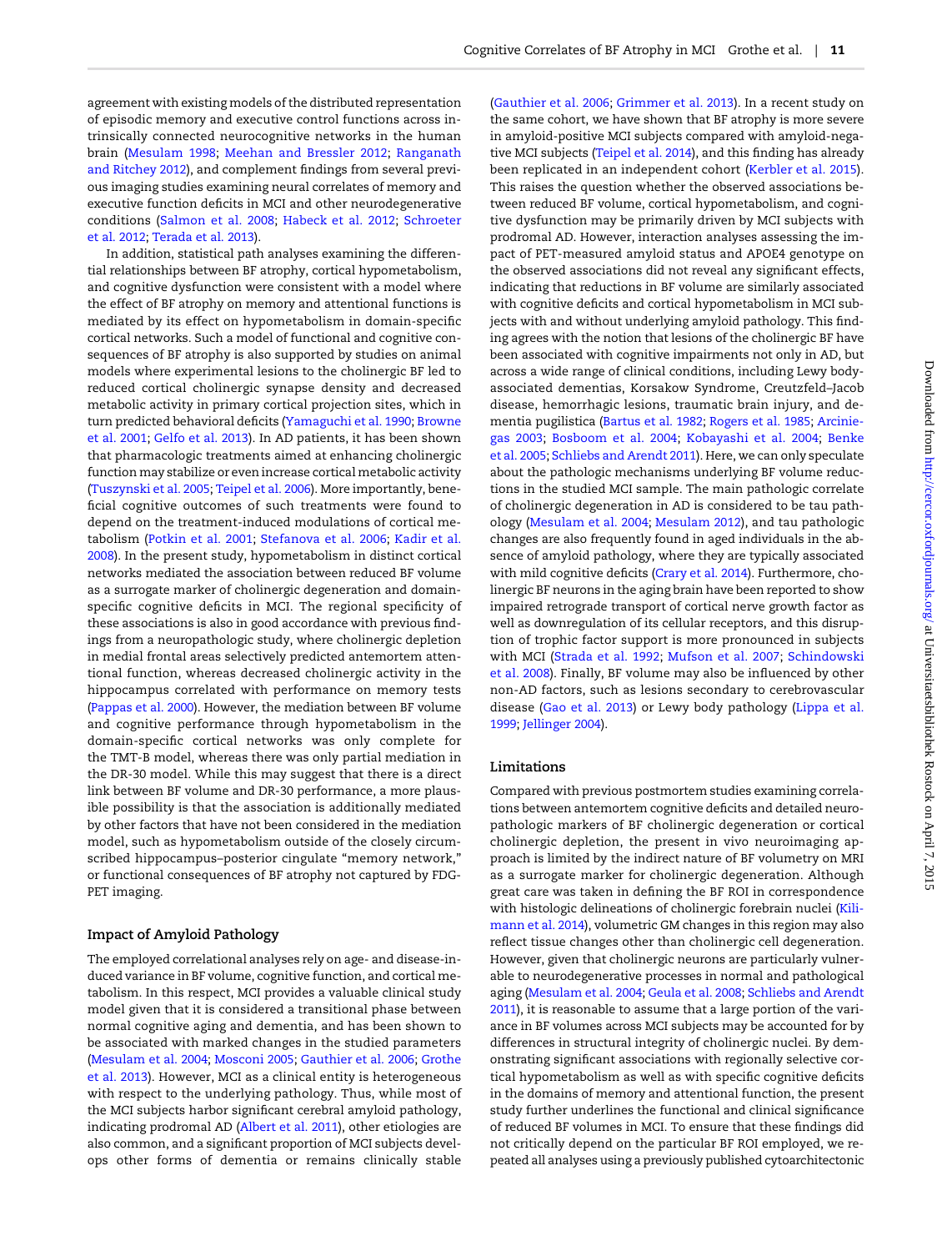<span id="page-11-0"></span>mask of the cholinergic BF based on a different postmortem brain ([Teipel et al. 2005](#page-14-0)), and results were virtually identical (data not shown). However, cortical cholinergic signaling has not been assessed directly, and thus its role in the observed associations remains unclear. Although there is ample evidence that MCI is associated with neurodegenerative changes and disrupted neurotrophic regulation of the cholinergic BF [\(Mesulam et al. 2004;](#page-13-0) [Mufson et al. 2007;](#page-14-0) [Geula et al. 2008](#page-12-0)), these processes may not scale linearly with cortical cholinergic depletion, as maintained or even regionally increased choline-acetyltransferase (ChAT) activity levels have been reported in a neuropathological study on MCI [\(DeKosky et al. 2002](#page-12-0)). However, it has also been commented that ChAT activity levels may not be a good indicator of intact cholinergic transmission, and that cholinergic BF neurons in MCI are most likely rendered dysfunctional by the documented neurodegenerative processes and disruptions in trophic factor regulation ([Sarter and Bruno 2002](#page-14-0)). Future studiesmay employ PET-based imaging tracers of cholinergic neurotransmission ([Klein et al. 2010;](#page-13-0) [Kendziorra et al. 2011\)](#page-13-0) to study in more detail the role of cortical cholinergic synapse function on the observed associations between BF volume, cortical hypometabolism, and cognitive deficits.

## Conclusion

Using a multimodal in vivo neuroimaging approach in a large group of MCI subjects and normally aging controls, we found that reduced BF volume in MCI correlated with specific cognitive deficits in the domains of memory and attentional function, and was also significantly associated with hypometabolism in a widespread cortical network, mainly involving the prefrontal cortex, the medial temporal lobes, and temporo-parietal association areas. Further regression analyses demonstrated that hypometabolism in a hippocampus–posterior cingulate subnetwork mediated the association with decreased memory function, whereas hypometabolism in a largely non-overlapping frontotemporo-parietal network accounted for the association with attentional control deficits. These data based on MCI as a clinical lesion model underline the potential of multimodal imaging markers to study structure–function–cognition relationships in the living human brain and provide important in vivo evidence for an involvement of the human BF in cortical activity and cognitive function.

# Supplementary Material

[Supplementary material can be found at: http://www.cercor.](http://cercor.oxfordjournals.org/lookup/suppl/doi:10.1093/cercor/bhv062/-/DC1) [oxfordjournals.org/](http://cercor.oxfordjournals.org/lookup/suppl/doi:10.1093/cercor/bhv062/-/DC1)

# Funding

This work was supported by grants from the Interdisciplinary Faculty, Department "Individual and Societal Ageing," University of Rostock, to S.J.T. Data collection and sharing for this project was funded by the Alzheimer's Disease Neuroimaging Initiative (ADNI) (National Institutes of Health Grant U01 AG024904) and DOD ADNI (Department of Defense award number W81XWH-12-2-0012). The ADNI was launched in 2003 by the National Institute on Aging (NIA), the National Institute of Biomedical Imaging and Bioengineering (NIBIB), the Food and Drug Administration (FDA), private pharmaceutical companies, and non-profit organizations, as a \$60 million, 5-year public–private partnership. The Principal Investigator of this initiative is Michael W. Weiner, MD, VA Medical Center and University of California – San Francisco. ADNI is the result of efforts of many co-investigators from a

broad range of academic institutions and private corporations, and subjects have been recruited from over 50 sites across the USA and Canada. ADNI is funded by the National Institute on Aging, the National Institute of Biomedical Imaging and Bioengineering, and through generous contributions from the following: Alzheimer's Association; Alzheimer's Drug Discovery Foundation; BioClinica, Inc.; Biogen Idec, Inc.; Bristol-Myers Squibb Company; Eisai, Inc.; Elan Pharmaceuticals, Inc.; Eli Lilly and Company; F. Hoffmann-La Roche Ltd and its affiliated company Genentech, Inc.; GE Healthcare; Innogenetics, N.V.; IXICO Ltd; Janssen Alzheimer Immunotherapy Research & Development, LLC; Johnson & Johnson Pharmaceutical Research & Development LLC; Medpace, Inc.; Merck & Co., Inc.; Meso Scale Diagnostics, LLC; NeuroRx Research; Novartis Pharmaceuticals Corporation; Pfizer, Inc.; Piramal Imaging; Servier; Synarc, Inc.; and Takeda Pharmaceutical Company. The Canadian Institutes of Health Research is providing funds to support ADNI clinical sites in Canada. Private sector contributions are facilitated by the Foundation for the National Institutes of Health [\(www.fnih.org,](www.fnih.org) Last accessed 23/3/15). The grantee organization is the Northern California Institute for Research and Education, and the study is co-ordinated by the Alzheimer's Disease Cooperative Study at the University of California, San Diego. ADNI data are disseminated by the Laboratory for NeuroImaging at the University of Southern California.

## Notes

Conflict of Interest: None declared.

# References

- Albert MS, DeKosky ST, Dickson D, Dubois B, Feldman HH, Fox NC, Gamst A, Holtzman DM, Jagust WJ, Petersen RC, et al. 2011. The diagnosis of mild cognitive impairment due to Alzheimer's disease: recommendations from the National Institute on Aging-Alzheimer's Association workgroups on diagnostic guidelines for Alzheimer's disease. Alzheimers Dement. 7:270–279.
- Arciniegas DB. 2003. The cholinergic hypothesis of cognitive impairment caused by traumatic brain injury. Curr Psychiatry Rep. 5:391–399.
- Ashburner J. 2007. A fast diffeomorphic image registration algorithm. Neuroimage. 38:95–113.
- Babiloni C, Pievani M, Vecchio F, Geroldi C, Eusebi F, Fracassi C, Fletcher E, De Carli C, Boccardi M, Rossini PM, et al. 2009. White-matter lesions along the cholinergic tracts are related to cortical sources of EEG rhythms in amnesic mild cognitive impairment. Hum Brain Mapp. 30:1431–1443.
- Bartus RT, Dean RL III, Beer B, Lippa AS. 1982. The cholinergic hypothesis of geriatric memory dysfunction. Science. 217:408–414.
- Behl P, Bocti C, Swartz RH, Gao F, Sahlas DJ, Lanctot KL, Streiner DL, Black SE. 2007. Strategic subcortical hyperintensities in cholinergic pathways and executive function decline in treated Alzheimer patients. Arch Neurol. 64:266–272.
- Benke T, Koylu B, Delazer M, Trinka E, Kemmler G. 2005. Cholinergic treatment of amnesia following basal forebrain lesion due to aneurysm rupture—an open-label pilot study. Eur J Neurol. 12:791–796.
- Berntson GG, Shafi R, Sarter M. 2002. Specific contributions of the basal forebrain corticopetal cholinergic system to electroencephalographic activity and sleep/waking behaviour. Eur J Neurosci. 16:2453–2461.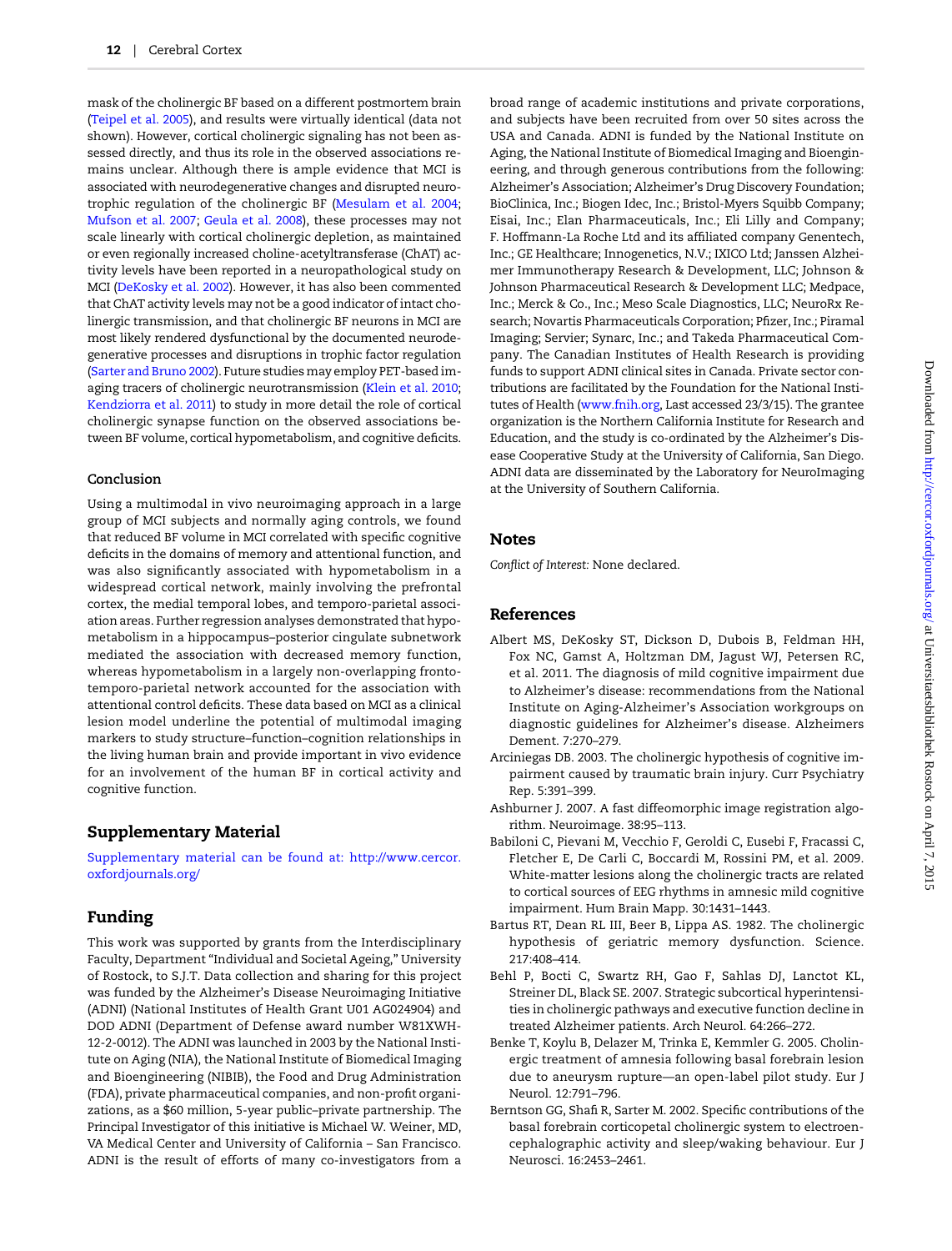- <span id="page-12-0"></span>Bierer LM, Haroutunian V, Gabriel S, Knott PJ, Carlin LS, Purohit DP, Perl DP, Schmeidler J, Kanof P, Davis KL. 1995. Neurochemical correlates of dementia severity in Alzheimer's disease: relative importance of the cholinergic deficits. J Neurochem. 64:749–760.
- Birks J. 2006. Cholinesterase inhibitors for Alzheimer's disease. Cochrane Database Syst Rev. 2006(1). CD005593.
- Bosboom JL, Stoffers D, Wolters E. 2004. Cognitive dysfunction and dementia in Parkinson's disease. J Neural Transm. 111:1303–1315.
- Browne SE, Lin L, Mattsson A, Georgievska B, Isacson O. 2001. Selective antibody-induced cholinergic cell and synapse loss produce sustained hippocampal and cortical hypometabolism with correlated cognitive deficits. Exp Neurol. 170:36–47.
- Butler T, Blackmon K, Zaborszky L, Wang X, DuBois J, Carlson C, Barr WB, French J, Devinsky O, Kuzniecky R, et al. 2012. Volume of the human septal forebrain region is a predictor of source memory accuracy. J Int Neuropsychol Soc. 18:157–161.
- Campbell N, Boustani M, Limbil T, Ott C, Fox C, Maidment I, Schubert CC, Munger S, Fick D, Miller D, et al. 2009. The cognitive impact of anticholinergics: a clinical review. Clin Interv Aging. 4:225–233.
- Chatterjee A, Morris MK, Bowers D, Williamson DJ, Doty L, Heilman KM. 1993. Cholinergic treatment of an amnestic man with a basal forebrain lesion: theoretical implications. J Neurol Neurosurg Psychiatry. 56:1282–1289.
- Chetelat G, Villain N, Desgranges B, Eustache F, Baron JC. 2009. Posterior cingulate hypometabolism in early Alzheimer's disease: what is the contribution of local atrophy versus disconnection? Brain. 132:e133; author reply e134.
- Choi SH, Jung TM, Lee JE, Lee SK, Sohn YH, Lee PH. 2012. Volumetric analysis of the substantia innominata in patients with Parkinson's disease according to cognitive status. Neurobiol Aging. 33:1265–1272.
- Crary JF, Trojanowski JQ, Schneider JA, Abisambra JF, Abner EL, Alafuzoff I, Arnold SE, Attems J, Beach TG, Bigio EH, et al. 2014. Primary age-related tauopathy (PART): a common pathology associated with human aging. Acta Neuropathol. 128:755–766.
- Cross DJ, Anzai Y, Petrie EC, Martin N, Richards TL, Maravilla KR, Peskind ER, Minoshima S. 2013. Loss of olfactory tract integrity affects cortical metabolism in the brain and olfactory regions in aging and mild cognitive impairment. J Nucl Med. 54:1278–1284.
- DeKosky ST, Ikonomovic MD, Styren SD, Beckett L, Wisniewski S, Bennett DA, Cochran EJ, Kordower JH, Mufson EJ. 2002. Upregulation of choline acetyltransferase activity in hippocampus and frontal cortex of elderly subjects with mild cognitive impairment. Ann Neurol. 51:145–155.
- De Rosa E, Desmond JE, Anderson AK, Pfefferbaum A, Sullivan EV. 2004. The human basal forebrain integrates the old and the new. Neuron. 41:825–837.
- Everitt BJ, Robbins TW. 1997. Central cholinergic systems and cognition. Annu Rev Psychol. 48:649–684.
- Fei M, Jianhua W. 2013. Apolipoprotein epsilon4-allele as a significant risk factor for conversion from mild cognitive impairment to Alzheimer's disease: a meta-analysis of prospective studies. J Mol Neurosci. 50:257–263.
- Fjell AM, Walhovd KB, Amlien I, Bjornerud A, Reinvang I, Gjerstad L, Cappelen T, Willoch F, Due-Tonnessen P, Grambaite R, et al. 2008. Morphometric changes in the episodic memory network and tau pathologic features correlate with memory performance in patients with mild cognitive impairment. AJNR Am J Neuroradiol. 29:1183–1189.
- Fleisher AS, Chen K, Liu X, Roontiva A, Thiyyagura P, Ayutyanont N, Joshi AD, Clark CM, Mintun MA, Pontecorvo MJ, et al. 2011. Using positron emission tomography and florbetapir F18 to image cortical amyloid in patients with mild cognitive impairment or dementia due to Alzheimer disease. Arch Neurol. 68:1404–1411.
- Fujii T, Okuda J, Tsukiura T, Ohtake H, Miura R, Fukatsu R, Suzuki K, Kawashima R, Itoh M, Fukuda H, et al. 2002. The role of the basal forebrain in episodic memory retrieval: a positron emission tomography study. Neuroimage. 15: 501–508.
- Gao FQ, Pettersen JA, Bocti C, Nestor SM, Kiss A, Black SE. 2013. Is encroachment of the carotid termination into the substantia innominata associated with its atrophy and cognition in Alzheimer's disease? Neurobiol Aging. 34:1807–1814.
- Gaspar P, Gray F. 1984. Dementia in idiopathic Parkinson's disease. A neuropathological study of 32 cases. Acta Neuropathol. 64:43–52.
- Gauthier S, Reisberg B, Zaudig M, Petersen RC, Ritchie K, Broich K, Belleville S, Brodaty H, Bennett D, Chertkow H, et al. 2006. Mild cognitive impairment. Lancet. 367:1262–1270.
- Gelfo F, Petrosini L, Graziano A, De Bartolo P, Burello L, Vitale E, Polverino A, Iuliano A, Sorrentino G, Mandolesi L. 2013. Cortical metabolic deficits in a rat model of cholinergic basal forebrain degeneration. Neurochem Res. 38:2114–2123.
- George S, Mufson EJ, Leurgans S, Shah RC, Ferrari C, deToledo-Morrell L. 2011. MRI-based volumetric measurement of the substantia innominata in amnestic MCI and mild AD. Neurobiol Aging. 32:1756–1764.
- Geula C, Nagykery N, Nicholas A, Wu CK. 2008. Cholinergic neuronal and axonal abnormalities are present early in aging and in Alzheimer disease. J Neuropathol Exp Neurol. 67:309–318.
- Ghashghaei HT, Barbas H. 2001. Neural interaction between the basal forebrain and functionally distinct prefrontal cortices in the rhesus monkey. Neuroscience. 103:593–614.
- Grimmer T, Wutz C, Drzezga A, Forster S, Forstl H, Ortner M, Perneczky R, Kurz A. 2013. The usefulness of amyloid imaging in predicting the clinical outcome after two years in subjects with mild cognitive impairment. Curr Alzheimer Res. 10:82–85.
- Grothe M, Heinsen H, Teipel SJ. 2012. Atrophy of the cholinergic basal forebrain over the adult age range and in early stages of Alzheimer's disease. Biol Psychiatry. 71:805–813.
- Grothe M, Heinsen H, Teipel S. 2013. Longitudinal measures of cholinergic forebrain atrophy in the transition from healthy aging to Alzheimer's disease. Neurobiol Aging. 34:1210–1220.
- Grothe M, Zaborszky L, Atienza M, Gil-Neciga E, Rodriguez-Romero R, Teipel SJ, Amunts K, Suarez-Gonzalez A, Cantero JL. 2010. Reduction of basal forebrain cholinergic system parallels cognitive impairment in patients at high risk of developing Alzheimer's disease. Cereb Cortex. 20:1685–1695.
- Grothe MJ, Ewers M, Krause B, Heinsen H, Teipel SJ. 2014. Basal forebrain atrophy and cortical amyloid deposition in nondemented elderly subjects. Alzheimers Dement. 10:S344–S353.
- Grothe MJ, Schuster C, Bauer F, Heinsen H, Prudlo J, Teipel SJ. 2014. Atrophy of the cholinergic basal forebrain in dementia with Lewy bodies and Alzheimer's disease dementia. J Neurol. 261:1939–1948.
- Grundman M, Jack CR Jr, Petersen RC, Kim HT, Taylor C, Datvian M, Weiner MF, DeCarli C, DeKosky ST, van Dyck C, et al. 2003. Hippocampal volume is associated with memory but not nonmemory cognitive performance in patients with mild cognitive impairment. J Mol Neurosci. 20:241–248.
- Grundman M, Petersen RC, Ferris SH, Thomas RG, Aisen PS, Bennett DA, Foster NL, Jack CR Jr, Galasko DR, Doody R, et al.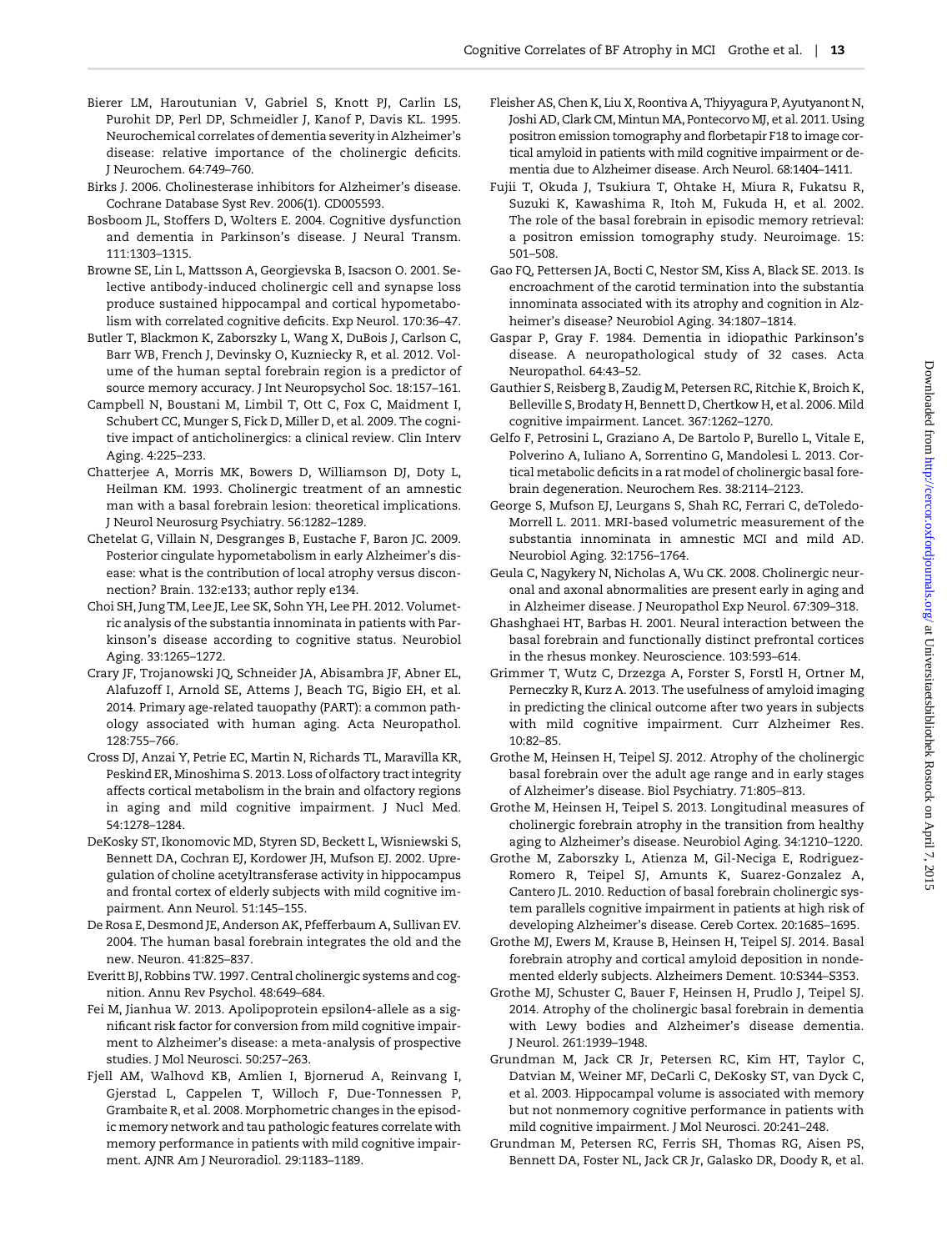<span id="page-13-0"></span>2004. Mild cognitive impairment can be distinguished from Alzheimer disease and normal aging for clinical trials. Arch Neurol. 61:59–66.

Guedj E, Barbeau EJ, Didic M, Felician O, de Laforte C, Ranjeva JP, Poncet M, Cozzone PJ, Mundler O, Ceccaldi M. 2009. Effects of medial temporal lobe degeneration on brain perfusion in amnestic MCI of AD type: deafferentation and functional compensation? Eur J Nucl Med Mol Imaging. 36:1101–1112.

Habeck C, Risacher S, Lee GJ, Glymour MM, Mormino E, Mukherjee S, Kim S, Nho K, DeCarli C, Saykin AJ, et al. 2012. Relationship between baseline brain metabolism measured using [(1)(8)F]FDG PET and memory and executive function in prodromal and early Alzheimer's disease. Brain Imaging Behav. 6:568–583.

- Hall AM, Moore RY, Lopez OL, Kuller L, Becker JT. 2008. Basal forebrain atrophy is a presymptomatic marker for Alzheimer's disease. Alzheimers Dement. 4:271–279.
- Hanyu H, Asano T, Sakurai H, Tanaka Y, Takasaki M, Abe K. 2002. MR analysis of the substantia innominata in normal aging, Alzheimer disease, and other types of dementia. AJNR Am J Neuroradiol. 23:27–32.
- Hasselmo ME, Sarter M. 2011. Modes and models of forebrain cholinergic neuromodulation of cognition. Neuropsychopharmacology. 36:52–73.
- Iraizoz I, Guijarro JL, Gonzalo LM, de Lacalle S. 1999. Neuropathological changes in the nucleus basalis correlate with clinical measures of dementia. Acta Neuropathol. 98:186–196.

Jellinger KA. 2004. Lewy body-related alpha-synucleinopathy in the aged human brain. J Neural Transm. 111:1219–1235.

- Kadir A, Andreasen N, Almkvist O, Wall A, Forsberg A, Engler H, Hagman G, Larksater M, Winblad B, Zetterberg H, et al. 2008. Effect of phenserine treatment on brain functional activity and amyloid in Alzheimer's disease. Ann Neurol. 63:621–631.
- Kemppainen NM, Aalto S, Wilson IA, Nagren K, Helin S, Bruck A, Oikonen V, Kailajarvi M, Scheinin M, Viitanen M, et al. 2007. PET amyloid ligand [11C]PIB uptake is increased in mild cognitive impairment. Neurology. 68:1603–1606.
- Kendziorra K, Wolf H, Meyer PM, Barthel H, Hesse S, Becker GA, Luthardt J, Schildan A, Patt M, Sorger D, et al. 2011. Decreased cerebral α4β2\* nicotinic acetylcholine receptor availability in patients with mild cognitive impairment and Alzheimer's disease assessed with positron emission tomography. Eur J Nucl Med Mol Imaging. 38:515–525.
- Kerbler GM, Fripp J, Rowe CC, Villemagne VL, Salvado O, Rose S, Coulson EJ. 2015. Basal forebrain atrophy correlates with amyloid beta burden in Alzheimer's disease. Neuroimage Clin. 7:105–113.
- Kilimann I, Grothe M, Heinsen H, Alho EJ, Grinberg L, Amaro E Jr, Dos Santos GA, da Silva RE, Mitchell AJ, Frisoni GB, et al. 2014. Subregional basal forebrain atrophy in Alzheimer's disease: a multicenter study. J Alzheimers Dis. 40:687–700.
- Kim HJ, Moon WJ, Han SH. 2013. Differential cholinergic pathway involvement in Alzheimer's disease and subcortical ischemic vascular dementia. J Alzheimers Dis. 35:129–136.
- Klein JC, Eggers C, Kalbe E, Weisenbach S, Hohmann C, Vollmar S, Baudrexel S, Diederich NJ, Heiss WD, Hilker R. 2010. Neurotransmitter changes in dementia with Lewy bodies and Parkinson disease dementia in vivo. Neurology. 74:885–892.
- Kljajevic V, Grothe MJ, Ewers M, Teipel S. 2014. Distinct pattern of hypometabolism and atrophy in preclinical and predementia Alzheimer's disease. Neurobiol Aging. 35:1973–1981.
- Kobayashi K, Higashima M, Mutou K, Kidani T, Tachibana O, Yamashita J, Koshino Y. 2004. Severe delirium due to basal

forebrain vascular lesion and efficacy of donepezil. Prog Neuropsychopharmacol Biol Psychiatry. 28:1189–1194.

- Koshimura K, Kato T, Yohyama I, Nakamura S, Kameyama M. 1987. Correlation of choline acetyltransferase activity between the nucleus basalis of Meynert and the cerebral cortex. Neurosci Res. 4:330–336.
- Landau SM, Mintun MA, Joshi AD, Koeppe RA, Petersen RC, Aisen PS, Weiner MW, Jagust WJ. 2012. Amyloid deposition, hypometabolism, and longitudinal cognitive decline. Ann Neurol. 72:578–586.
- Lehericy S, Hirsch EC, Cervera-Pierot P, Hersh LB, Bakchine S, Piette F, Duyckaerts C, Hauw JJ, Javoy-Agid F, Agid Y. 1993. Heterogeneity and selectivity of the degeneration of cholinergic neurons in the basal forebrain of patients with Alzheimer's disease. J Comp Neurol. 330:15–31.
- Le Mestric C, Chavoix C, Chapon F, Mezenge F, Epelbaum J, Baron JC. 1998. Effects of damage to the basal forebrain on brain glucose utilization: a reevaluation using positron emission tomography in baboons with extensive unilateral excitotoxic lesion. J Cereb Blood Flow Metab. 18:476–490.
- Lippa CF, Smith TW, Perry E. 1999. Dementia with Lewy bodies: choline acetyltransferase parallels nucleus basalis pathology. J Neural Transm. 106:525–535.
- Meehan TP, Bressler SL. 2012. Neurocognitive networks: findings, models, and theory. Neurosci Biobehav Rev. 36:2232–2247.
- Mesulam M. 2012. Cholinergic aspects of aging and Alzheimer's disease. Biol Psychiatry. 71:760–761.
- Mesulam M. 2004. The cholinergic lesion of Alzheimer's disease: pivotal factor or side show? Learn Mem. 11:43–49.
- Mesulam M, Shaw P, Mash D, Weintraub S. 2004. Cholinergic nucleus basalis tauopathy emerges early in the aging-MCI-AD continuum. Ann Neurol. 55:815–828.
- Mesulam MM. 1998. From sensation to cognition. Brain. 121(Pt 6):1013–1052.
- Mesulam MM. 2004. The cholinergic innervation of the human cerebral cortex. Prog Brain Res. 145:67–78.
- Mesulam MM, Geula C. 1988. Nucleus basalis (Ch4) and cortical cholinergic innervation in the human brain: observations based on the distribution of acetylcholinesterase and choline acetyltransferase. J Comp Neurol. 275:216–240.
- Mesulam MM, Hersh LB, Mash DC, Geula C. 1992. Differential cholinergic innervation within functional subdivisions of the human cerebral cortex: a choline acetyltransferase study. J Comp Neurol. 318:316–328.
- Mesulam MM, Mufson EJ, Levey AI, Wainer BH. 1983. Cholinergic innervation of cortex by the basal forebrain: cytochemistry and cortical connections of the septal area, diagonal band nuclei, nucleus basalis (substantia innominata), and hypothalamus in the rhesus monkey. J Comp Neurol. 214:170–197.
- Metherate R, Cox CL, Ashe JH. 1992. Cellular bases of neocortical activation: modulation of neural oscillations by the nucleus basalis and endogenous acetylcholine. J Neurosci. 12: 4701–4711.
- Mori E, Ikeda M, Kosaka K. 2012. Donepezil for dementia with Lewy bodies: a randomized, placebo-controlled trial. Ann Neurol. 72:41–52.
- Morris JS, Friston KJ, Dolan RJ. 1998. Experience-dependent modulation of tonotopic neural responses in human auditory cortex. Proc Biol Sci. 265:649–657.
- Morris JS, Friston KJ, Dolan RJ. 1997. Neural responses to salient visual stimuli. Proc Biol Sci. 264:769–775.
- Morris MK, Bowers D, Chatterjee A, Heilman KM. 1992. Amnesia following a discrete basal forebrain lesion. Brain. 115(Pt 6):1827–1847.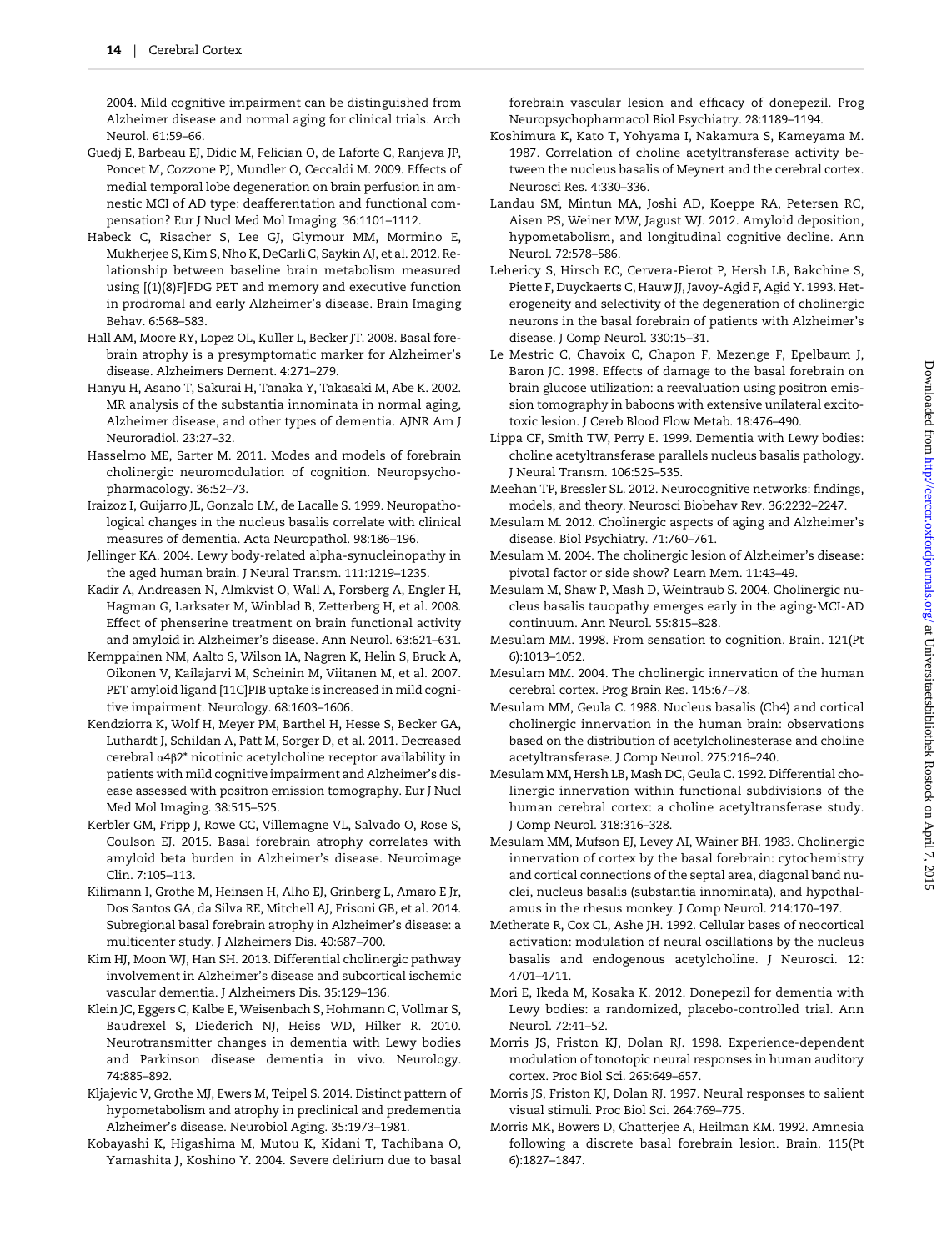- <span id="page-14-0"></span>Mosconi L. 2005. Brain glucose metabolism in the early and specific diagnosis of Alzheimer's disease. FDG-PET studies in MCI and AD. Eur J Nucl Med Mol Imaging. 32:486–510.
- Mufson EJ, Counts SE, Fahnestock M, Ginsberg SD. 2007. Cholinotrophic molecular substrates of mild cognitive impairment in the elderly. Curr Alzheimer Res. 4:340–350.
- Muller-Gartner HW, Links JM, Prince JL, Bryan RN, McVeigh E, Leal JP, Davatzikos C, Frost JJ. 1992. Measurement of radiotracer concentration in brain gray matter using positron emission tomography: MRI-based correction for partial volume effects. J Cereb Blood Flow Metab. 12:571–583.
- Mulsant BH, Pollock BG, Kirshner M, Shen C, Dodge H, Ganguli M. 2003. Serum anticholinergic activity in a community-based sample of older adults: relationship with cognitive performance. Arch Gen Psychiatry. 60:198–203.
- Muth K, Schonmeyer R, Matura S, Haenschel C, Schroder J, Pantel J. 2010. Mild cognitive impairment in the elderly is associated with volume loss of the cholinergic basal forebrain region. Biol Psychiatry. 67:588–591.
- Nho K, Risacher SL, Crane PK, DeCarli C, Glymour MM, Habeck C, Kim S, Lee GJ, Mormino E, Mukherjee S, et al. 2012. Voxel and surface-based topography of memory and executive deficits in mild cognitive impairment and Alzheimer's disease. Brain Imaging Behav. 6:551–567.
- Pappas BA, Bayley PJ, Bui BK, Hansen LA, Thal LJ. 2000. Choline acetyltransferase activity and cognitive domain scores of Alzheimer's patients. Neurobiol Aging. 21:11–17.
- Perry EK, Curtis M, Dick DJ, Candy JM, Atack JR, Bloxham CA, Blessed G, Fairbairn A, Tomlinson BE, Perry RH. 1985. Cholinergic correlates of cognitive impairment in Parkinson's disease: comparisons with Alzheimer's disease. J Neurol Neurosurg Psychiatry. 48:413–421.
- Perry EK, Johnson M, Kerwin JM, Piggott MA, Court JA, Shaw PJ, Ince PG, Brown A, Perry RH. 1992. Convergent cholinergic activities in aging and Alzheimer's disease. Neurobiol Aging. 13:393–400.
- Potkin SG, Anand R, Fleming K, Alva G, Keator D, Carreon D, Messina J, Wu JC, Hartman R, Fallon JH. 2001. Brain metabolic and clinical effects of rivastigmine in Alzheimer's disease. Int J Neuropsychopharmacol. 4:223–230.
- Preacher KJ, Hayes AF. 2004. SPSS and SAS procedures for estimating indirect effects in simple mediation models. Behav Res Methods Instrum Comput. 36:717–731.
- Pruessner JC, Li LM, Serles W, Pruessner M, Collins DL, Kabani N, Lupien S, Evans AC. 2000. Volumetry of hippocampus and amygdala with high-resolution MRI and three-dimensional analysis software: minimizing the discrepancies between laboratories. Cereb Cortex. 10:433–442.
- Ranganath C, Ritchey M. 2012. Two cortical systems for memoryguided behaviour. Nat Rev Neurosci. 13:713–726.
- Rogers JD, Brogan D, Mirra SS. 1985. The nucleus basalis of Meynert in neurological disease: a quantitative morphological study. Ann Neurol. 17:163–170.
- Rolinski M, Fox C, Maidment I, McShane R. 2012. Cholinesterase inhibitors for dementia with Lewy bodies, Parkinson's disease dementia and cognitive impairment in Parkinson's disease. Cochrane Database Syst Rev. 3:CD006504.
- Salmon E, Lekeu F, Bastin C, Garraux G, Collette F. 2008. Functional imaging of cognition in Alzheimer's disease using positron emission tomography. Neuropsychologia. 46:1613–1623.
- Samuel W, Terry RD, DeTeresa R, Butters N, Masliah E. 1994. Clinical correlates of cortical and nucleus basalis pathology in Alzheimer dementia. Arch Neurol. 51:772–778.
- Sarter M, Bruno JP. 2002. Mild cognitive impairment and the cholinergic hypothesis: a very different take on recent data. Ann Neurol. 52:384–385.
- Schindowski K, Belarbi K, Buee L. 2008. Neurotrophic factors in Alzheimer's disease: role of axonal transport. Genes Brain Behav. 7(Suppl 1):43–56.
- Schliebs R, Arendt T. 2011. The cholinergic system in aging and neuronal degeneration. Behav Brain Res. 221:555–563.
- Schliebs R, Arendt T. 2006. The significance of the cholinergic system in the brain during aging and in Alzheimer's disease. J Neural Transm. 113:1625–1644.
- Schroeter ML, Vogt B, Frisch S, Becker G, Barthel H, Mueller K, Villringer A, Sabri O. 2012. Executive deficits are related to the inferior frontal junction in early dementia. Brain. 135:201–215.
- Sofroniew MV, Pearson RC. 1985. Degeneration of cholinergic neurons in the basal nucleus following kainic or N-methyl- -aspartic acid application to the cerebral cortex in the rat. Brain Res. 339:186–190.
- Soininen H, Reinikainen KJ, Partanen J, Helkala EL, Paljarvi L, Riekkinen PJ. 1992. Slowing of electroencephalogram and choline acetyltransferase activity in post mortem frontal cortex in definite Alzheimer's disease. Neuroscience. 49:529–535.
- Spires-Jones TL, Hyman BT. 2014. The intersection of amyloid beta and tau at synapses in Alzheimer's disease. Neuron. 82:756–771.
- Stefanova E, Wall A, Almkvist O, Nilsson A, Forsberg A, Langstrom B, Nordberg A. 2006. Longitudinal PET evaluation of cerebral glucose metabolism in rivastigmine treated patients with mild Alzheimer's disease. J Neural Transm. 113:205–218.
- Strada O, Hirsch EC, Javoy-Agid F, Lehericy S, Ruberg M, Hauw JJ, Agid Y. 1992. Does loss of nerve growth factor receptors precede loss of cholinergic neurons in Alzheimer's disease? An autoradiographic study in the human striatum and basal forebrain. J Neurosci. 12:4766–4774.
- Teipel S, Heinsen H, Amaro E Jr, Grinberg LT, Krause B, Grothe M. 2014. Cholinergic basal forebrain atrophy predicts amyloid burden in Alzheimer's disease. Neurobiol Aging. 35:482–491.
- Teipel SJ, Drzezga A, Bartenstein P, Moller HJ, Schwaiger M, Hampel H. 2006. Effects of donepezil on cortical metabolic response to activation during (18)FDG-PET in Alzheimer's disease: a double-blind cross-over trial. Psychopharmacology (Berl). 187:86–94.
- Teipel SJ, Flatz WH, Heinsen H, Bokde AL, Schoenberg SO, Stockel S, Dietrich O, Reiser MF, Moller HJ, Hampel H. 2005. Measurement of basal forebrain atrophy in Alzheimer's disease using MRI. Brain. 128:2626–2644.
- Terada S, Sato S, Nagao S, Ikeda C, Shindo A, Hayashi S, Oshima E, Yokota O, Uchitomi Y. 2013. Trail making test B and brain perfusion imaging in mild cognitive impairment and mild Alzheimer's disease. Psychiatry Res. 213:249–255.
- Tiraboschi P, Hansen LA, Alford M, Merdes A, Masliah E, Thal LJ, Corey-Bloom J. 2002. Early and widespread cholinergic losses differentiate dementia with Lewy bodies from Alzheimer disease. Arch Gen Psychiatry. 59:946–951.
- Tuszynski MH, Thal L, Pay M, Salmon DP, Hoi Sang U, Bakay R, Patel P, Blesch A, Vahlsing HL, Ho G, et al. 2005. A phase 1 clinical trial of nerve growth factor gene therapy for Alzheimer disease. Nat Med. 11:551–555.
- Villain N, Fouquet M, Baron JC, Mezenge F, Landeau B, de La Sayette V, Viader F, Eustache F, Desgranges B, Chetelat G. 2010. Sequential relationships between grey matter and